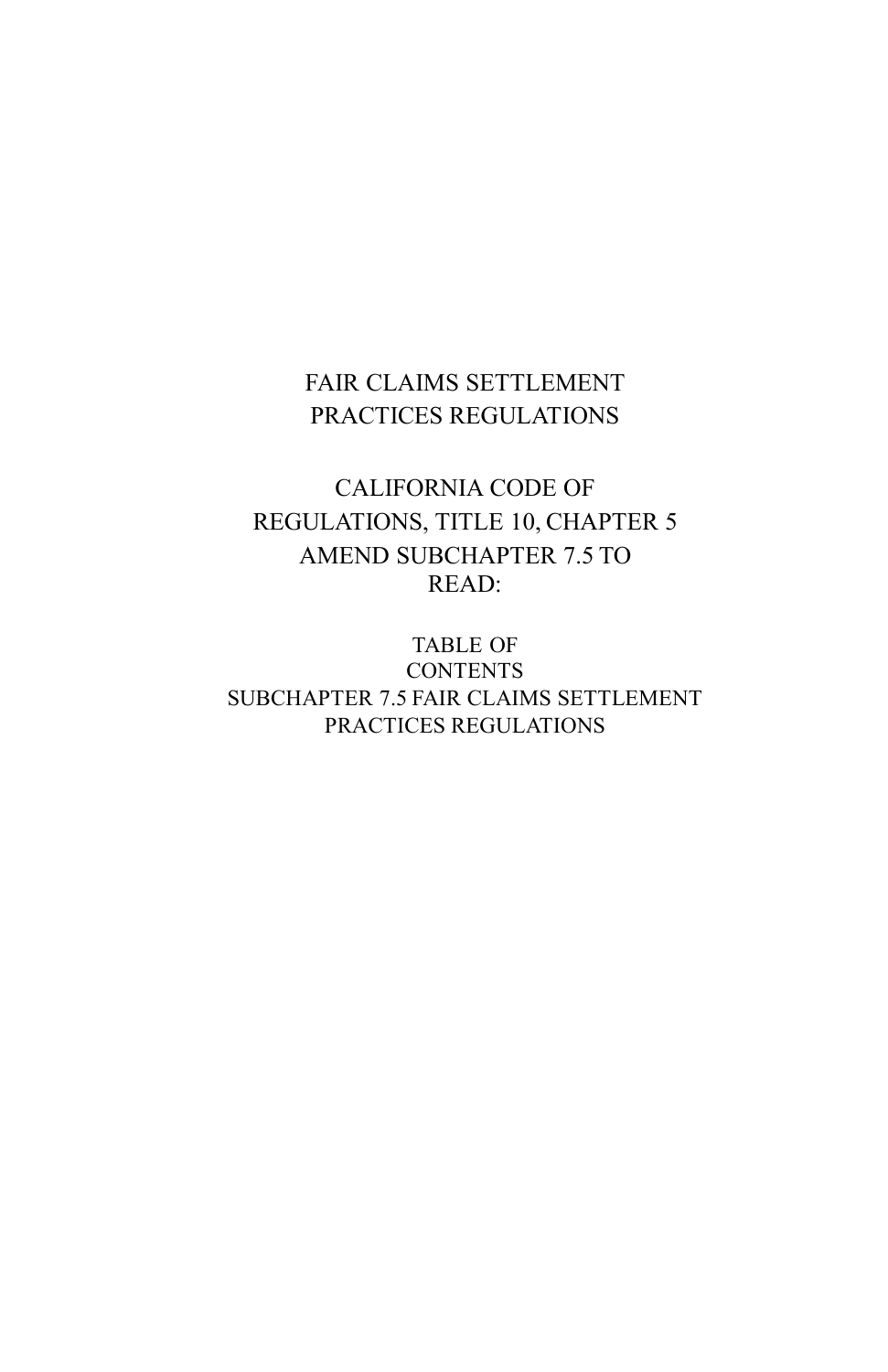## CALIFORNIA CODE OF REGULATIONS, TITLE 10. CHAPTER 5 AMEND SUBCHAPTER 7.5 TO READ:

TABLE OF CONTENTS SUBCHAPTER 7.5 FAIR CLAIMS SETTLEMENT PRACTICES REGULATIONS

RH05044124/RH05044134

```
Section 2695.1. Preamble
Section 2695.2. Definitions
Section 2695.3. File and Record Documentation
Section 2695.4. Representation of Policy Provisions and Benefits
Section 2695.5. Duties upon Receipt of Communications
Section 2695.6. Training and Certification
Section 2695.7. Standards for Prompt, Fair and Equitable Settlements 
Section 2695.8. Additional Standards Applicable to Automobile Insurance 
Section 2695.85. Auto Body Repair Consumer Bill of Rights
Section 2695.9. Additional Standards Applicable to First Party 
                 Residential and Commercial Property Insurance Policies
Section 2695.10. Additional Standards Applicable to Surety Insurance
Section 2695.11. Additional Standards Applicable to Life and Disability
                 Insurance
Section 2695.12. Penalties 
Section 2695.13. Severability Section 
Section 2695.14. Compliance Date
```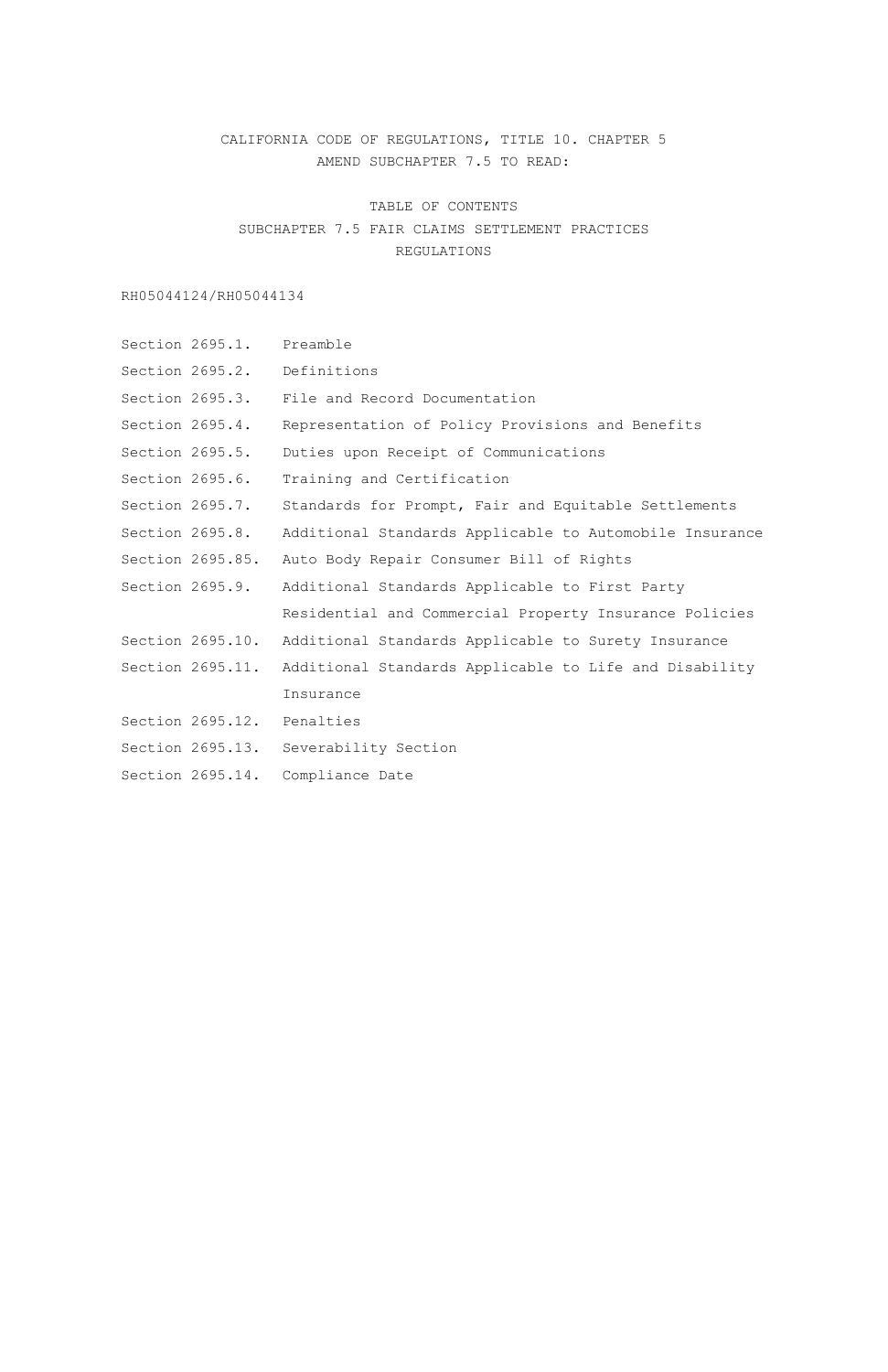## **Section 2695.1. Preamble**

(a) Section 790.03(h) of the California Insurance Code enumerates sixteen claims settlement practices that, when either knowingly committed on a single occasion, or performed with such frequency as to indicate a general business practice, are considered to be unfair claims settlement practices and are, thus, prohibited by this section of the California Insurance Code. The Insurance Commissioner has promulgated these regulations in order to accomplish the following objectives:

(1) To delineate certain minimum standards for the settlement of claims which, when violated knowingly on a single occasion or performed with such frequency as to indicate a general business practice shall constitute an unfair claims settlement practice within the meaning of Insurance Code Section 790.03(h);

(2) To promote the good faith, prompt, efficient and equitable settlement of claims on a cost effective basis;

(3) To discourage and monitor the presentation to insurers of false or fraudulent claims; and,

(4) To encourage the prompt and thorough investigation of suspected fraudulent claims and ensure the prompt and comprehensive reporting of suspected fraudulent claims as required by Insurance Code Section 1872.4.

(b) These regulations are not meant to provide the exclusive definition of all unfair claims settlement practices**.** Other methods, act(s), or practices not specifically delineated in this set of regulations may also be unfair claims settlement practices and subject to California Insurance Code Section 790.03(h) and/or California Insurance Code Section 790.06. These regulations are applicable to the handling or settlement of all claims subject to Article 6.5 of Division 1, Part 2, Chapter 1 of the California Insurance Code, commencing with Section 790**,** except as specifically provided below:

(1) Workers' compensation insurance;

(2) Liability insurance for the professional malpractice of health care providers as defined in California Code of Civil Procedure Section  $364(f)(1);$ 

(3) Self-insured or self-funded plans which are bona fide Employee Retirement Income Security Act ("ERISA") plans which are not also multiple employer welfare arrangements, to the extent that these ERISA plans are not covered by insurance;

(4) Any other self-funded or self-insured plan, to the extent it is not covered by insurance, which is lawfully conducting business in this state.

(c) In recognition of both the unique relationship which exists under a surety bond between the surety, the obligee or beneficiary, and the principal, and the fact that the processing of surety claims is subject to the Unfair Practices Act, beginning with California<br>Insurance Code Section 790, only sections 2695.1 through 2695.6,<br>inclusive, section 2695.10, and sections 2695.12, 2695.13 and 2695.14,<br>inclusive, shall apply under surety bonds**.**

(d) These regulations apply to home protection contracts and home protection companies defined in California Insurance Code Section 12740.

(e) All licensees, as defined in these regulations, shall have thorough knowledge of the regulations contained in this subchapter.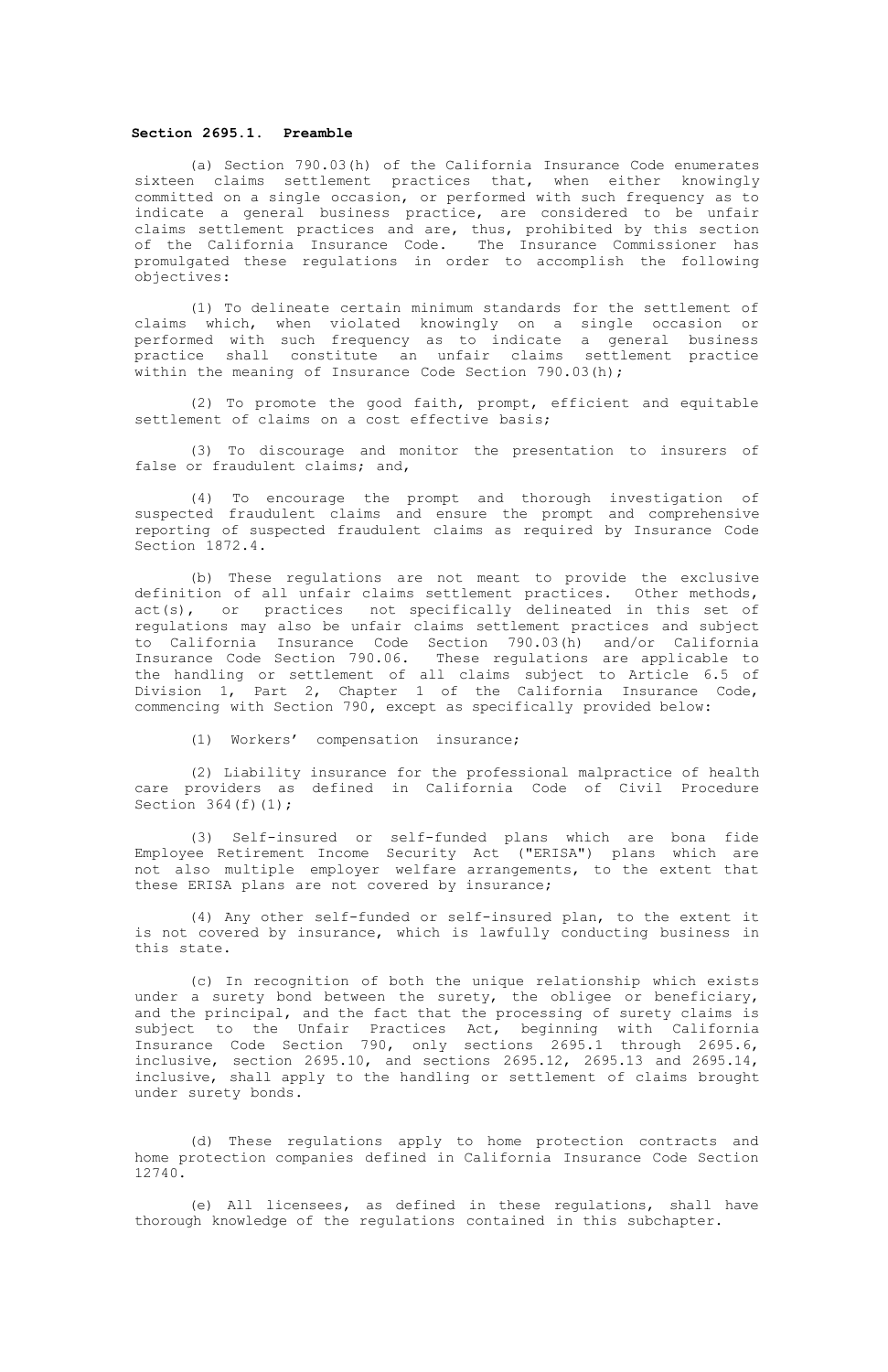(f) Policy provisions relating to the investigation, processing and settlement of claims shall be consistent with or more favorable to the insured than the provisions of these regulations**.**

(g) The California Insurance Code provides the commissioner with access to all records of an insurer and the power to examine the affairs of every person engaged in the business of insurance to determine if such person is engaged in any unfair or deceptive act or practice. California Insurance Code Section 790.03(h) requires all persons engaged in the business of insurance to effectuate prompt, fair and equitable settlements of claims and to otherwise process claims in a fair and reasonable manner. The Department considers the use of reliable information to be an essential element of the fair and equitable settlement of claims. The fact that information, data or statistical The fact that information, data or statistical methods used or relied upon by a licensee to process or establish the value of insurance claims is obtained through a third party source shall not absolve the licensee of its legal responsibility to comply with these regulations or to effectuate prompt, fair and equitable settlements of claims. Failure of a licensee to provide the commissioner with<br>requested information sufficient to examine the licensee's information sufficient to examine the licensee's claims handling practices may justify a finding that the licensee was in non-compliance with these regulations or other applicable insurance code provisions. Any and all information Department's request shall be given confidential treatment, as provided in California Insurance Code section 735.5 and California Government Code Section 11180 et seq. When processing or establishing the value of a claim, a licensee shall not be responsible for the accuracy of information provided by a governmental entity, unless the licensee has discovered or been notified of the inaccuracy and has continued to use the information.

NOTE: Authority cited: Sections 790.034, 790.10, 1871.1, 12340 - 12417, inclusive,12921 and 12926 of the California Insurance Code and Sections 11342.2 and 11152 of the California Government Code.

Reference: Sections 790.03, 790.04, 735.5 and 12740 of the California Insurance Code, and Section 11180 et seq. of the California Government Code.

## **Section 2695.2. Definitions As used in these regulations:**

(a) "Beneficiary" means:

(1) for the purpose of life and disability claims, the party or parties entitled to receive the proceeds or benefits occurring under the policy in lieu of the insured; or,

(2) for the purpose of surety claims, a person who is within the class of persons intended to benefit from the bond;

(b) "Calendar days" means each and every day including Saturdays, Sundays, Federal and California State Holidays, but if the last day for performance of any act required by these regulations falls on a Saturday, Sunday, Federal or State Holiday, then the period of time to perform the act is extended to and including the next calendar day which is not a Saturday, Sunday, or Federal or State holiday;

(c) "Claimant" means a first or third party claimant as defined in these regulations, any person who asserts a right of recovery under a surety bond, an attorney, any person authorized by operation of law to represent the claimant, or any of the following persons properly designated by the claimant in the manner specified in subsection 2695.5(c): an insurance adjuster, a public adjuster, or any member of the claimant's family.

(d) "Claims agent" means any person employed or authorized by an insurer, to conduct an investigation of a claim on behalf of an insurer or a person who is licensed by the Commissioner to conduct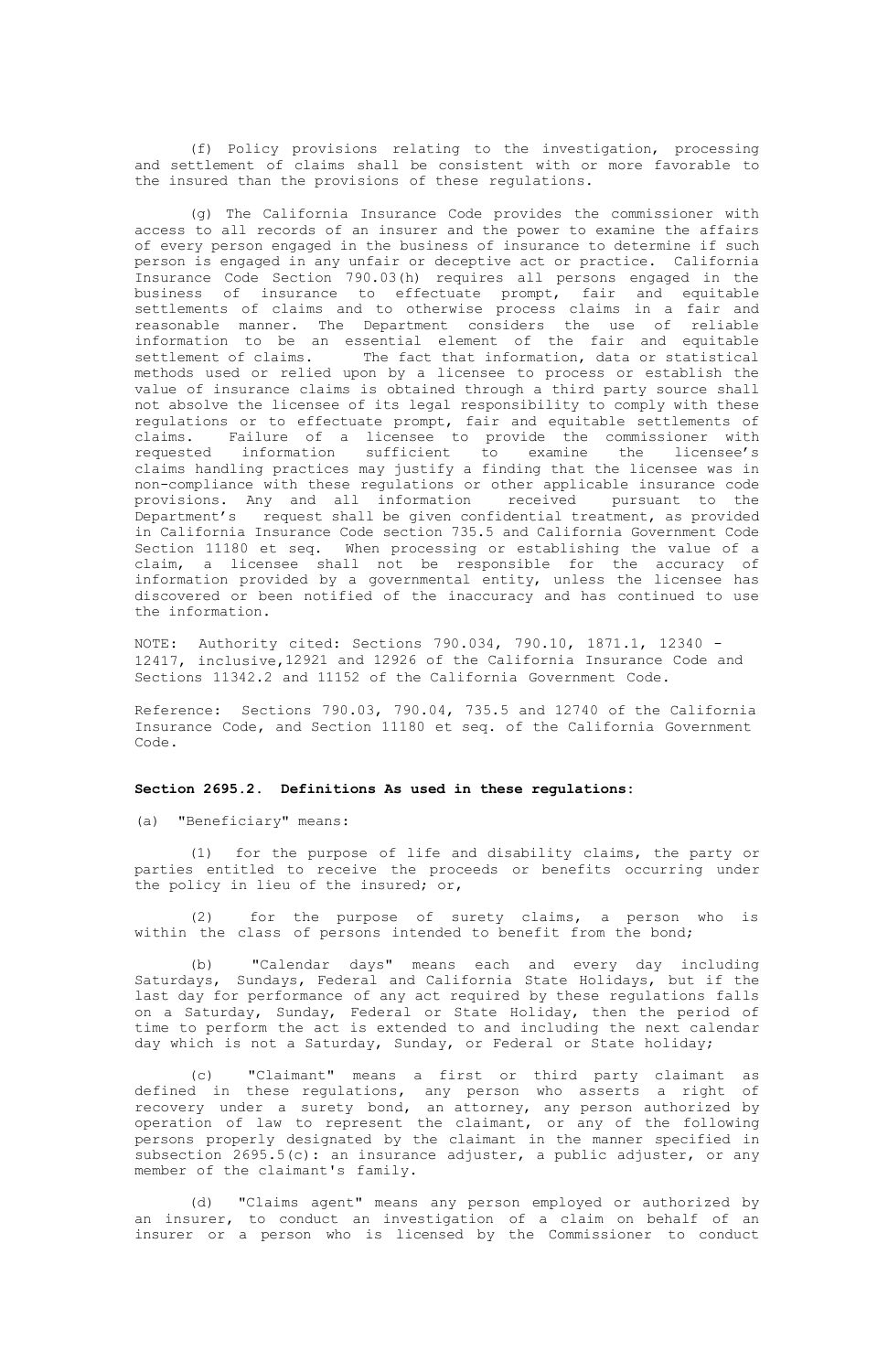investigations of claims on behalf of an insurer. The term "claims agent", however, shall not include the following:

1) an attorney retained by an insurer to defend a claim brought against an insured; or,

2) persons hired by an insurer solely to provide valuation as to the subject matter of a claim.

(e) "Extraordinary circumstances" means circumstances outside of the control of the licensee which severely and materially affect the licensee's ability to conduct normal business operations;

(f) "First party claimant" means any person asserting a right under an insurance policy as a named insured, other insured or beneficiary under the terms of that insurance policy, and including any person seeking recovery of uninsured motorist benefits;

(g) "Gross settlement amount" means the amount tendered plus the amount deducted as provided in the policy in the settlement of an automobile total loss claim;

(h) "Insurance agent" means:

(1) the term "insurance agent" as used in section 31 of the California Insurance Code; or,

(2) the term "life agent" as used in section 32 of the California Insurance Code; or,

(3) any person who has authority or responsibility to notify an insurer of a claim upon receipt of a notice of claim by a claimant; or,

(4) an underwritten title company.

(i) "Insurer" means a person licensed to issue or that issues an insurance policy or surety bond in this state, or that otherwise transacts the business of insurance in the state, including reciprocal and interinsurance exchanges, fraternal benefit societies, stock and mutual insurance companies, risk retention groups, California county mutual fire insurance companies, grants and annuities societies, entities holding certificates of exemption, non-profit hospital service plans, multiple employer welfare arrangements holding certificates of compliance pursuant to Article

4.7 of the California Insurance Code, and motor clubs, to the extent that they transact the business of insurance in the State. The term **"**insurer" for purposes of these regulations includes non-admitted<br>insurers, the California FAIR Plan, the California Earthquake<br>Authority, those persons licensed to issue or that issue an insurance policy pursuant to an assignment by the California Automobile Assigned Risk Plan, home protection companies as defined under California Insurance Code Section 12740, and any other entity subject to California Insurance Code Section 790.03(h). The term "insurer" shall not include insurance agents and brokers, surplus line brokers and special lines surplus line brokers.

(j) "Insurance policy" or "policy" means the written instrument in which any certificate of group insurance, contract of insurance, or<br>non-profit hospital service plan is set forth. For the purposes of<br>these regulations the terms insurance policy or policy do not include<br>"surety bond" term insurance policy or policy includes a home protection contract or any written

instrument in which any certificate of insurance or contract of insurance is set forth that is issued pursuant to the California Automobile Assigned Risk Plan, the California Earthquake Authority, or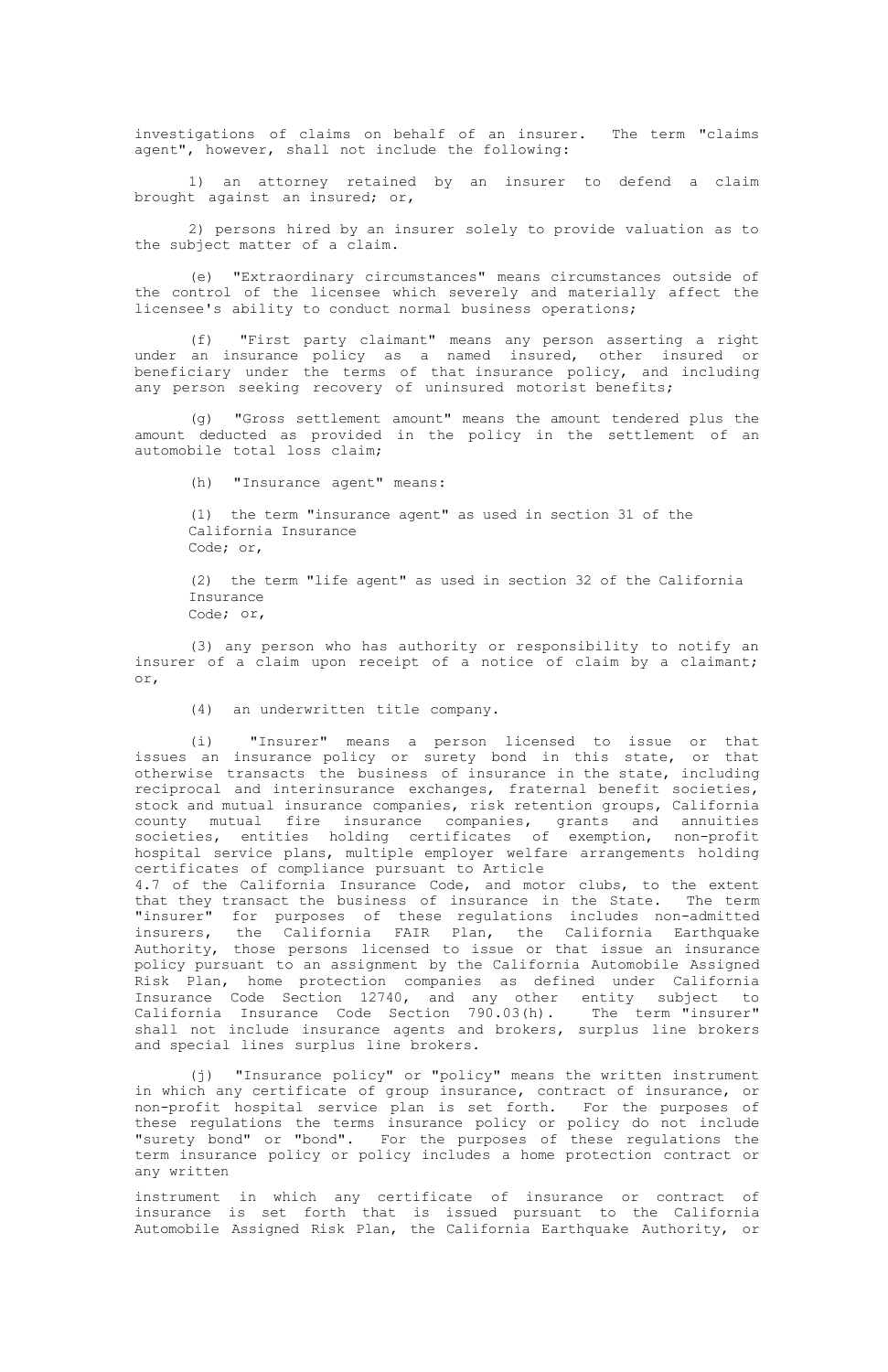the California FAIR Plan;

(k) "Investigation" means all activities of an insurer or its claims agent related to the determination of coverage, liabilities, or nature and extent of loss or damage for which benefits are afforded by an insurance policy, obligations or duties under a bond, and other obligations or duties arising from an insurance policy or bond.

(l) "Knowingly committed" means performed with actual, implied or constructive knowledge, including, but not limited to, that which is implied by operation of law.

(m) "Licensee" means any person that holds a license or Certificate of Authority from the Insurance Commissioner, or any other entity for whom the Insurance Commissioner's consent is required<br>before transacting business in the State of California or with<br>California residents. The term "licensee" for purpose of these<br>regulations does not include an underwriting agreement between the underwritten title company and the title insurer affirmatively states that the underwritten title company is not authorized to handle policy claims on behalf of the title insurer.

(n) "Notice of claim" means any written or oral notification to an insurer or its agent that reasonably apprises the insurer that the claimant wishes to make a claim against a policy or bond issued by the insurer and that a condition giving rise to the insurer's obligations under that policy or bond may have arisen. For purposes of these regulations the term "notice of claim" shall not include any written or oral communication provided by an insured or principal solely for informational or incident reporting purposes.

"Notice of legal action" means notice of an action commenced against the insurer with respect to a claim, or notice of action against the insured received by the insurer, or notice of action against the principal under a bond, and includes any arbitration proceeding;

(p) "Obligee" means the person named as obligee in a bond;

(q) "Person" means any individual, association, organization, partnership, business, trust, corporation or other entity;

(r) "Principal" means the person whose debt or other obligation is secured or guaranteed by a bond and who has the primary duty to pay the debt or discharge the obligation;

(s) "Proof of claim" means any evidence or documentation in the possession of the insurer, whether as a result of its having been submitted by the claimant or obtained by the insurer in the course of its investigation, that provides any evidence of the claim and that reasonably supports the magnitude or the amount of the claimed loss.

(t) "Remedial measures" means those actions taken by an insurer to correct or cure any error or omission in the handling of claims on the part of its insurance agent as defined in subsection  $2695.2(h)$ , including, but not limited to:

(1) written notice to the insurance agent that he/she is in violation of the regulations contained in this subchapter;

(2) transmission of a copy of the regulations contained in this subchapter and instructions for their implementation;

(3) reporting the error or omission in the handling of claims by the insurance agent to the Department of Insurance;

(u) "Replacement crash part" means a replacement for any of the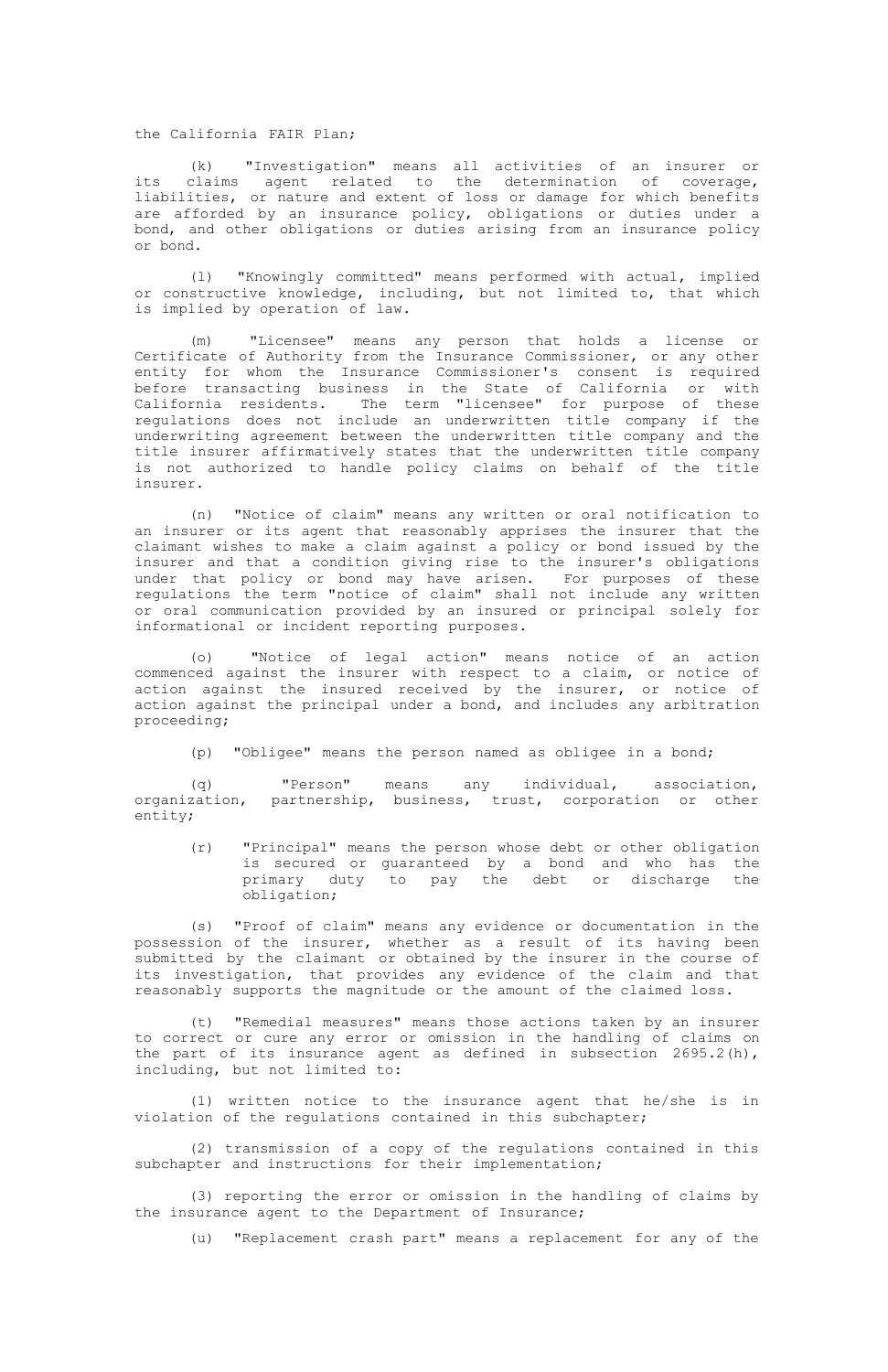non-mechanical sheet metal or plastic parts which generally constitute the exterior of a motor vehicle, including inner and outer panels;

(v) "Single act" for the purpose of determining any penalty pursuant to California Insurance Code Section 790.035 is any commission or omission which in and of itself constitutes a violation of California Insurance Code Section 790.03 or this subchapter;

(w) "Surety bond" or "bond" means the written instrument in which a contract of surety insurance, as defined in California Insurance Code Section 105, is set forth;

(x) "Third party claimant" means any person asserting a claim against any person or the interests insured under an insurance policy;

(y) "Willful" or "Willfully" when applied to the intent with which an act is done or omitted means simply a purpose or willingness to commit the act, or make the omission referred to in the California Insurance Code or this subchapter. It does not require any intent to violate law, or to injure another, or to acquire any advantage;

NOTE: Authority cited: Sections 132(d), 790.10, 12340 - 12417, inclusive, 12921 and 12926 of the California Insurance Code**,** Section 995.130 of the Code of Civil Procedure and Sections 11342.2 and 11152 of the California Government Code. Reference: Sections 31, 32, 101, 106, 675.5(b), (c) and (d), 676.6, 790.03(h) and 10082 of the California Insurance Code.

## **Section 2695.3. File and Record Documentation**

Every licensee's claim files shall be subject to examination by the Commissioner or by his or her duly appointed designees. These files shall contain all documents, notes and work papers (including copies of all correspondence) which reasonably pertain to each claim in such detail that pertinent events and the dates of the events can be reconstructed and the licensee's actions pertaining to the claim can be determined;

(b) To assist in such examination all insurers shall:

(1) maintain claim data that are accessible, legible and retrievable for examination so that an insurer shall be able to provide the claim number, line of coverage, date of loss and date of payment of the claim, date of acceptance, denial or date closed without payment**.** This data must be available for all open and closed files for the current year and the four preceding years**;**

(2) record in the file the date the licensee received, date(s) the licensee processed and date the licensee transmitted or mailed every material and relevant document in the file; and

(3) maintain hard copy files or maintain claim files that are accessible, legible and capable of duplication to hard copy; files shall be maintained for the current year and the preceding four years.

(c) The requirements of this section shall be satisfied where the licensee provides documentation evidencing inability to obtain data, nonexistence of data, or difficulty in obtaining clear<br>documentary support for actions due to catastrophic losses, or<br>other unusual circumstances providing the licensee establishes to<br>the satisfaction of the C the licensee do exist and have materially affected the licensee's ability to comply with this regulation. Any licensee that alleges an inability to comply with this section shall establish and submit to the Commissioner a plan for file and record documentation to be used by such licensee while the circumstances alleged to preclude compliance with this subsection continue to exist.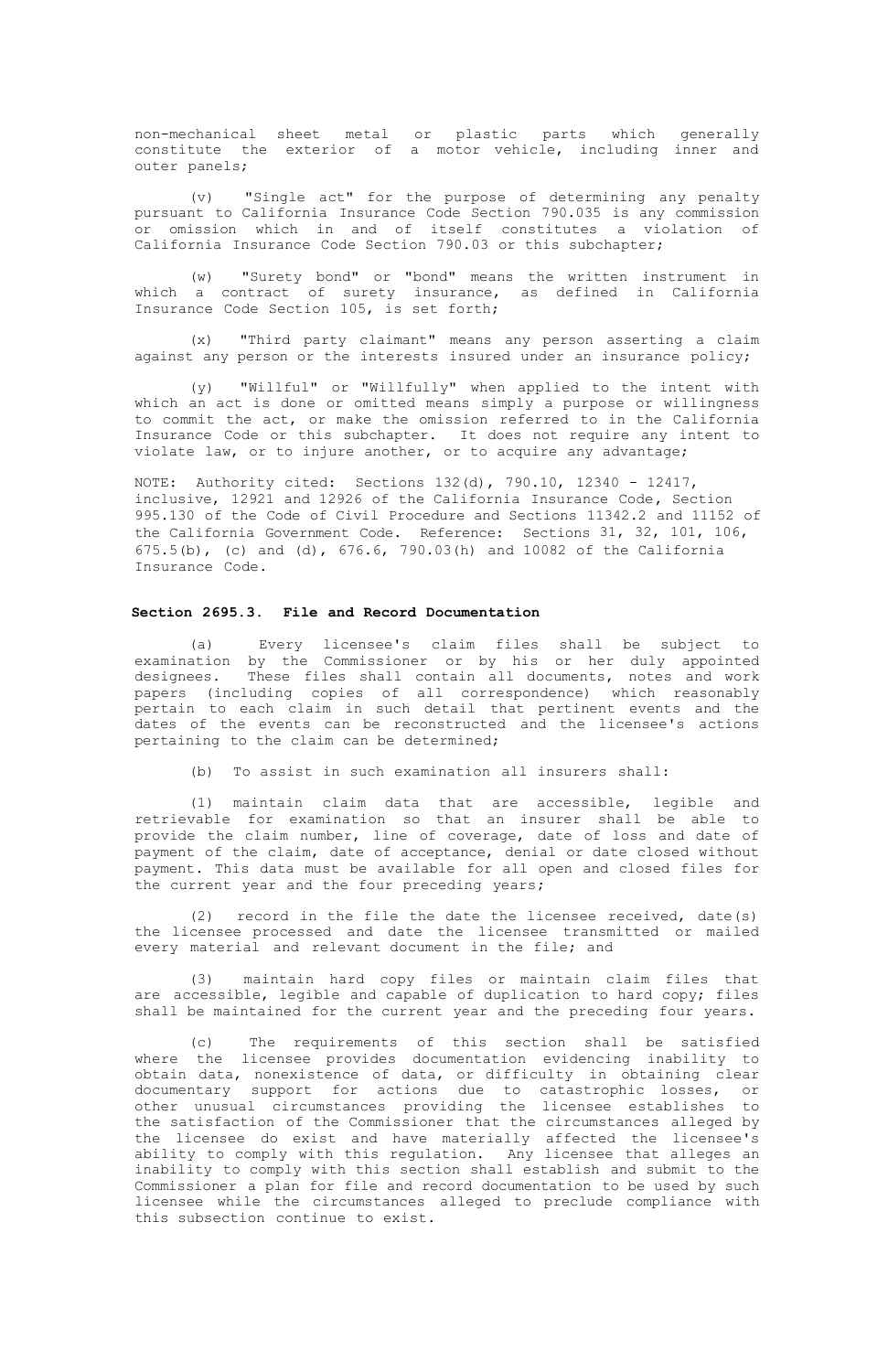NOTE: Authority cited: Sections 790.04, 790.10, 12340 - 12417, inclusive, 12921 and 12926 of the California Insurance Code and Sections 11342.2 and 11152 of the California Government Code. Reference: Section 790.03(h) of the California Insurance Code.

## **Section 2695.4. Representation of Policy Provisions and Benefits**

(a) Every insurer shall disclose to a first party claimant or beneficiary, all benefits, coverage, time limits or other provisions of any insurance policy issued by that insurer that may apply to the claim presented by the claimant. When additional benefits might reasonably be payable under an insured's policy upon receipt of additional proofs of claim, the insurer shall immediately communicate this fact to the insured and cooperate with and assist the insured in determining the extent of the insurer's additional liability.

(b) No insurer shall misrepresent or conceal benefits, coverages, time limits or other provisions of the bond which may apply to the claim presented under a surety bond.

(c) No insurer shall deny a claim on the basis of the claimant's failure to exhibit property, unless there is documentation in the file (1) of reasonable demand by the insurer, and unfounded refusal by the claimant, to exhibit property, or (2) of the breach of any policy provision providing for the exhibition of property.

(d) Except where a time limit is specified in the policy, no insurer shall require a first party claimant under a policy to give notification of a claim or proof of claim within a specified time.

(e) No insurer shall:

(1) request that a claimant sign a release that extends beyond the subject matter which gave rise to the claim payment unless, prior to execution of the release**,** the legal effect of the release is disclosed and fully explained by the insurer to the claimant in writing. For purposes of this subsection, an insurer shall not be required to provide the above explanation or disclosure to a claimant who is represented by an attorney at the time the release is presented for signature;

(2) be precluded from including in any release a provision requiring the claimant to waive the provisions of California Civil Code Section 1542, provided that**,** prior to execution of the release**,** the legal effect of the release is disclosed and fully explained by the insurer to the claimant in writing. For purposes of this subsection, an insurer shall not be required to provide the above explanation or disclosure to a claimant who is represented by an attorney at the time the release is presented for signature.

(f) No insurer shall issue checks or drafts in partial<br>settlement of a loss or claim that contain or are accompanied by<br>language releasing the insurer, the insured, or the principal on a<br>surety bond from total liability un been paid, or there has been a compromise settlement agreed to by the claimant and the insurer as to coverage and amount payable under the insurance policy or bond.

(g) No insurer shall require a first party claimant or beneficiary to submit duplicative proofs of claim where coverage may exist under more than one policy issued by that insurer.

NOTE: Authority cited: Sections 790.10, 12340 - 12417, inclusive, 12921 and 12926 of the California Insurance Code and Sections 11342.2 and 11152 of the California Government Code.

Reference: Section 790.03(h)(1), (3) and (4) of the California Insurance Code.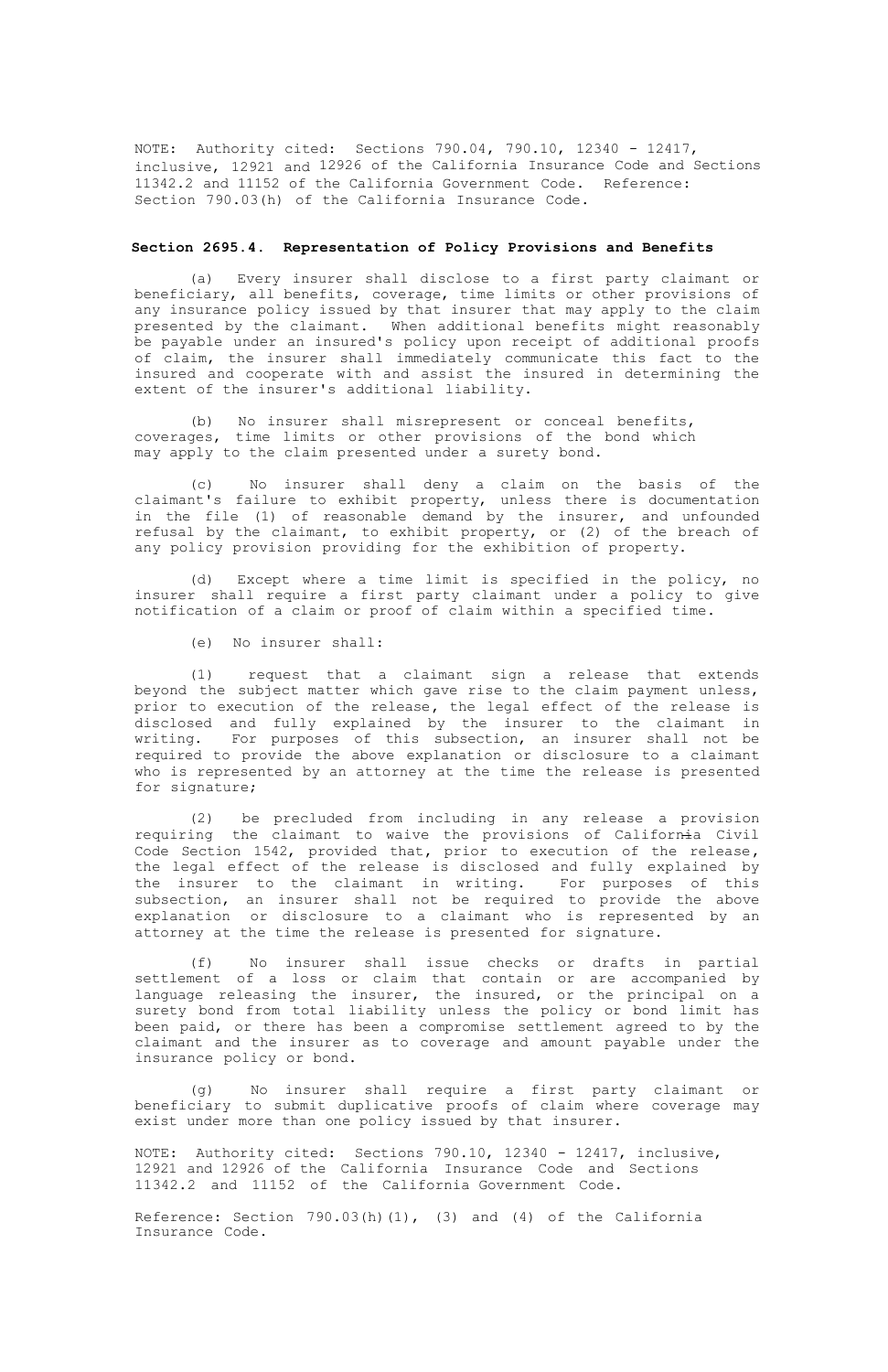#### **Section 2695.5. Duties upon Receipt of Communications**

(a) Upon receiving any written or oral inquiry from the Department of Insurance concerning a claim, every licensee shall immediately, but in no event more than twenty- one (21) calendar days of receipt of that inquiry, furnish the Department of Insurance with a complete written response based on the facts as then known by the licensee. A complete written response addresses all issues raised by the Department of Insurance in its inquiry and includes copies of any documentation and claim files requested. This section is not intended to permit delay in responding to inquiries by Department personnel conducting a scheduled examination on the insurer's premises.

(b) Upon receiving any communication from a claimant, regarding a claim, that reasonably suggests that a response is expected, every licensee shall immediately, but in no event more than fifteen (15) calendar days after receipt of that communication, furnish the claimant with a complete response based on the facts as then known by the licensee. This subsection shall not apply to require communication with a claimant subsequent to receipt by the licensee of a notice of legal action by that claimant.

(c) The designation specified in subsection 2695.2(c) shall be in writing, signed and dated by the claimant, and shall indicate that the designated person is authorized to handle the claim. All designations shall be transmitted to the insurer and shall be valid from the date of execution until the claim is settled or the designation is revoked. A designation may be revoked by a writing transmitted to the insurer, signed and dated by the claimant, indicating that the designation is to be revoked and the effective date of the revocation.

(d) Upon receiving notice of claim, every licensee or claims agent shall immediately transmit notice of claim to the insurer.

(e) Upon receiving notice of claim, every insurer shall immediately, but in no event more than fifteen (15) calendar days later, do the following unless the notice of claim received is a notice of legal action:

(1) acknowledge receipt of such notice to the claimant unless payment is made within that period of time. If the acknowledgment is not in writing, a notation of acknowledgment shall be made in the insurer's claim file and dated. Failure of an insurance agent or claims agent to promptly transmit notice of claim to the insurer shall be imputed to the insurer except where the subject policy was issued pursuant to the California Automobile Assigned Risk Program.

(2) provide to the claimant necessary forms, instructions, and reasonable assistance, including but not limited to, specifying the information the claimant must provide for proof of claim;

(3) begin any necessary investigation of the claim.

(f) An insurer may not require that the notice of claim under a policy be provided in writing unless such requirement is specified in the insurance policy or an endorsement thereto.

NOTE: Authority cited: Sections 790.04, 790.10, 12340 - 12417, inclusive, 12921, 12926 of the California Insurance Code and Sections 11342.2 and 11152 of the California Government Code.

Reference: Sections 790.03(h)(2) and (3) of the California Insurance Code.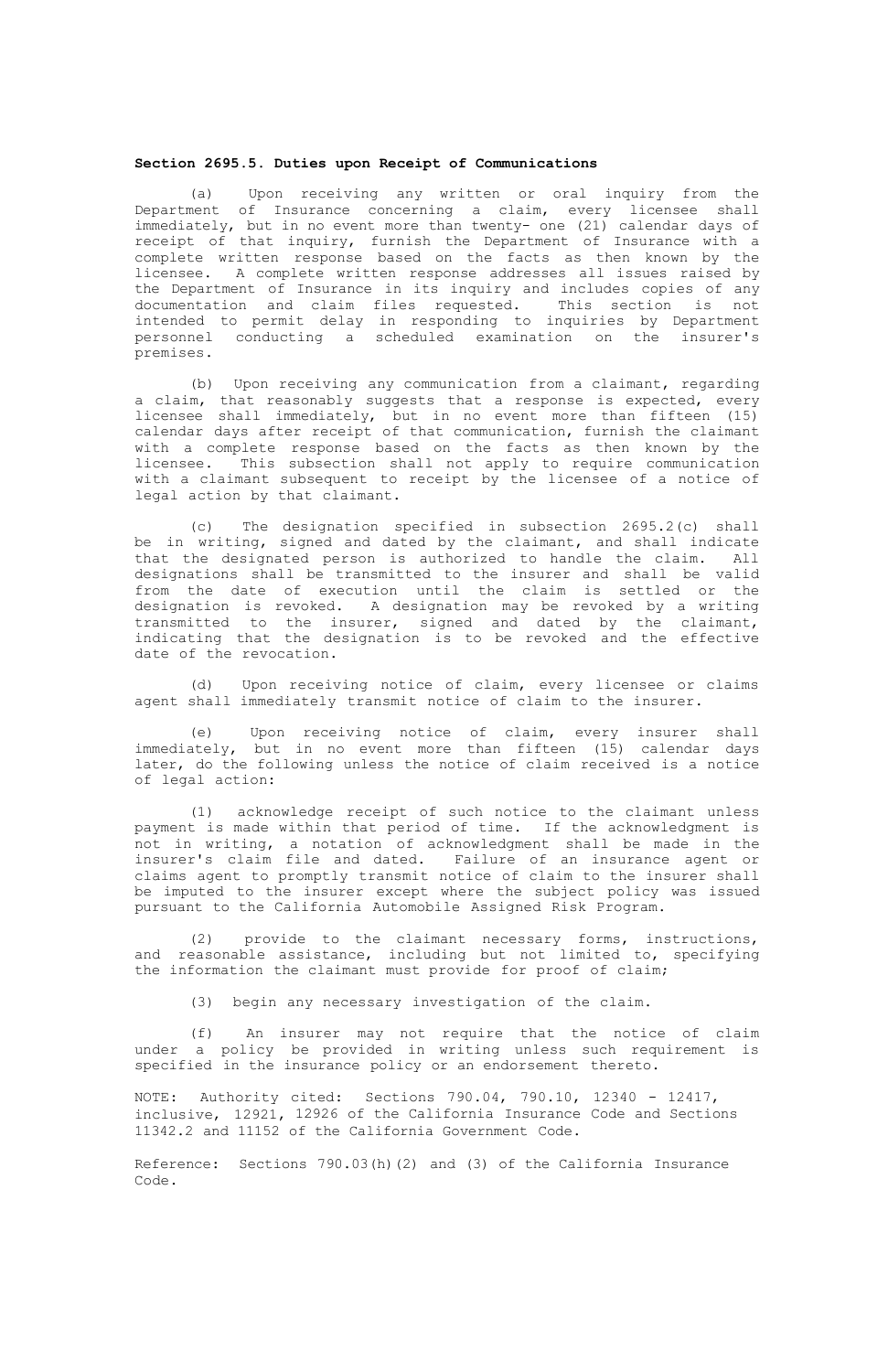## **Section 2695.6 Training and Certification**

(a) Every insurer shall adopt and communicate to all its claims agents written standards for the prompt investigation and processing of claims, and shall do so within ninety (90) days after the effective date of these regulations or any revisions thereto.

(b) All licensees shall provide thorough and adequate training regarding these regulations to all their claims agents. Licensees shall certify that their claims agents have been trained regarding these regulations and any revisions thereto. However, licensees need not provide such training or certification to duly licensed attorneys.

A licensee shall demonstrate compliance with this subsection by the following methods:

(1) where the licensee is an individual, the licensee shall annually certify in writing under penalty of perjury that he or she has read and understands these regulations and any and all amendments thereto;

(2) where the licensee is an entity, the annual written certification shall be executed, under penalty of perjury, by a principal of the entity as follows:

(A) that the licensee's claims adjusting manual contains a copy of these regulations and all amendments thereto; and,

(B) that clear written instructions regarding the procedures to be followed to effect proper compliance with this subchapter were provided to all its claims agents;

(3) where the licensee retains insurance adjusters as defined in California Insurance Code Section 14021, the licensee must provide training to the insurance adjusters regarding these regulations and annually certify, in a declaration executed under penalty of perjury, that such training is provided. Alternately, the insurance adjuster<br>may annually certify in writing, under penalty of perjury, that he or<br>she has read and understands these regulations and all amendments thereto or has successfully completed a training seminar which explains these regulations;

(4) a copy of the certification required by subsections 2695.6(b) (1), (2) or (3) shall be maintained at all times at the principal place of business of the licensee, to be provided to the Commissioner only upon request.

(5) the annual certification required by this subsection shall be completed on or before September 1 of each calendar year.

NOTE: Authority cited: Sections 790.10, 12340 - 12417, inclusive, 12921 and 12926 of the California Insurance Code and Sections 11342.2 and 11152 of the California Government Code.

Reference: Section 790.03(h)(3) of the California Insurance Code.

#### **Section 2695.7. Standards for Prompt, Fair and Equitable Settlements**

(a) No insurer shall discriminate in its claims settlement practices based upon the claimant's age**,** race, gender, income, religion, language, sexual orientation, ancestry, national origin, or physical disability, or upon the territory of the property or person insured.

(b) Upon receiving proof of claim, every insurer, except as specified in subsection 2695.7(b)(4) below, shall immediately, but in no event more than forty (40) calendar days later, accept or deny the claim, in whole or in part. The amounts accepted or denied shall be clearly documented in the claim file unless the claim has been denied in its entirety.

Where an insurer denies or rejects a first party claim, in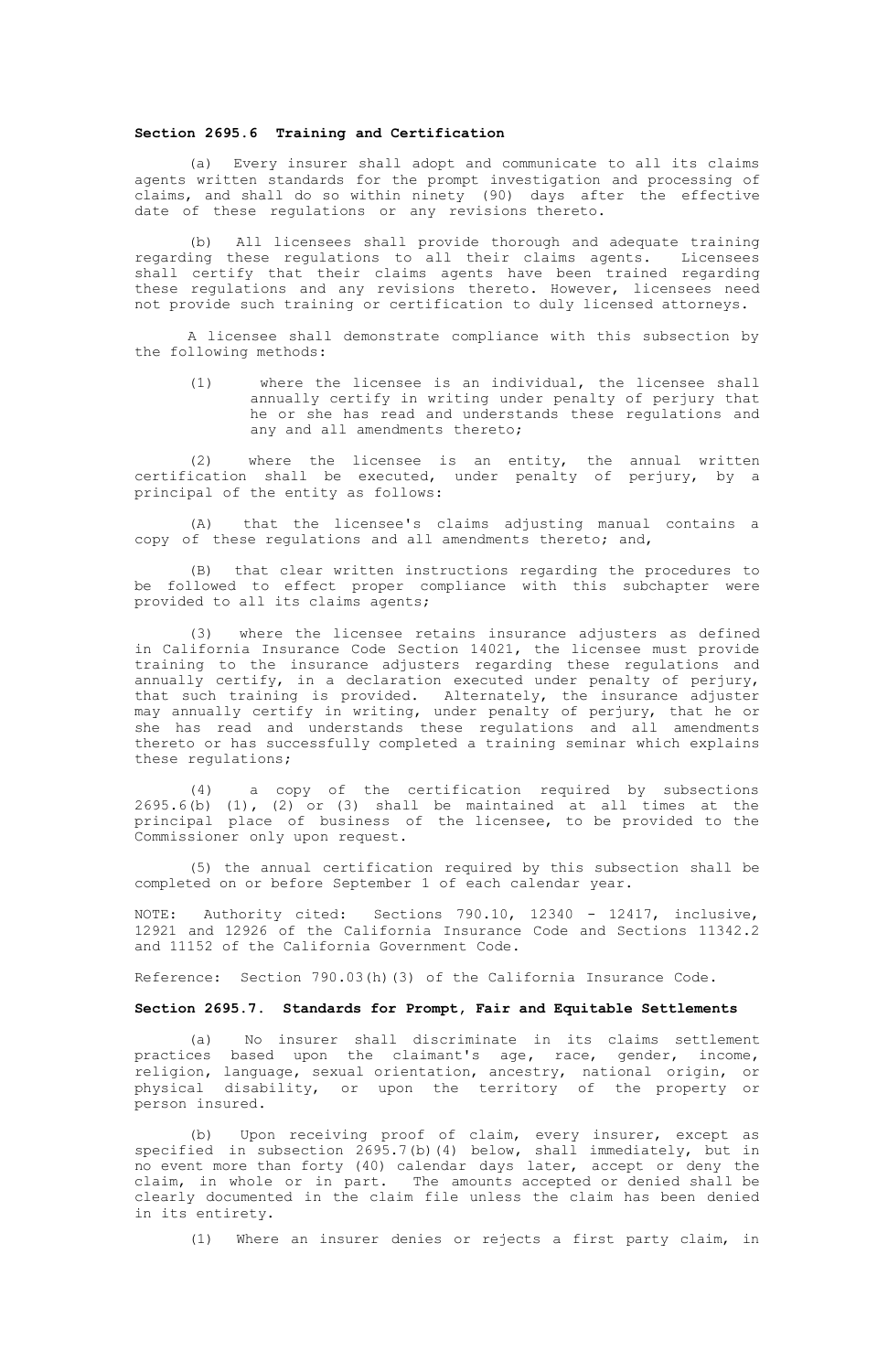whole or in part, it shall do so in writing and shall provide to the claimant a statement listing all bases for such rejection or denial<br>and the factual and legal bases for each reason given for such<br>rejection or denial which is then within the insurer's knowledge. Where an insurer's denial of a first party claim, in whole or in part, is based on a specific statute, applicable law or policy provision, condition or exclusion, the written denial shall include reference thereto and provide an explanation of the application of the statute, applicable law or provision, condition or exclusion to the claim. Every insurer that denies or rejects a third party claim, in whole or in part, or disputes liability or damages shall do so in writing.

(2) Subject to the provisions of subsection 2695.7(k), nothing contained in subsection 2695.7(b)(1) shall require an insurer to disclose any information that could reasonably be expected to alert a claimant to the fact that the subject claim is being investigated as a suspected fraudulent claim.

(3) Written notification pursuant to this subsection shall include a statement that, if the claimant believes all or part of the claim has been wrongfully denied or rejected, he or she may have the matter reviewed by the California Department of Insurance, and shall include the address and telephone number of the unit of the Department which reviews claims practices.

(4) The time frame in subsection 2695.7(b) shall not apply to claims arising from policies of disability insurance subject to Section 10123.13 of the California Insurance Code, disability income insurance subject to Section 10111.2 of the California Insurance Code or mortgage guaranty insurance subject to Section 12640.09(a) of the California Insurance Code, and shall not apply to automobile repair bills arising from policies of automobile collision and comprehensive insurance subject to Section 560 of the California Insurance Code. All other provisions of subsections 2695.7(b)(1), (2), and (3) are applicable.

(c)(1) If more time is required than is allotted in subsection 2695.7(b) to determine whether a claim should be accepted and/or denied in whole or in part, every insurer shall provide the claimant, within the time frame specified in subsection 2695.7(b), with written notice of the need for additional time. This written notice shall specify any additional information the insurer requires in order to make a determination and state any continuing reasons for the insurer's inability to make a determination. Thereafter, the written notice shall be provided every thirty (30) calendar days until a determination is made or notice of legal action is served. If the determination cannot be made until some future event occurs, then the insurer shall comply with this continuing notice requirement by advising the claimant of the situation and providing an estimate as to when the determination can be made.

(2) Subject to the provisions of subsection 2695.7(k), nothing contained in subsection 2695.7(c)(1) shall require an insurer to disclose any information that could reasonably be expected to alert a claimant to the fact that the claim is being investigated as a possible suspected fraudulent claim.

(d) Every insurer shall conduct and diligently pursue a thorough, fair and objective investigation and shall not persist in seeking information not reasonably required for or material to the resolution of a claim dispute.

No insurer shall delay or deny settlement of a first party claim on the basis that responsibility for payment should be assumed by others, except as may otherwise be provided by policy provisions, statutes or regulations, including those pertaining to coordination of benefits.

(f) Except where a claim has been settled by payment, every insurer shall provide written notice of any statute of limitation or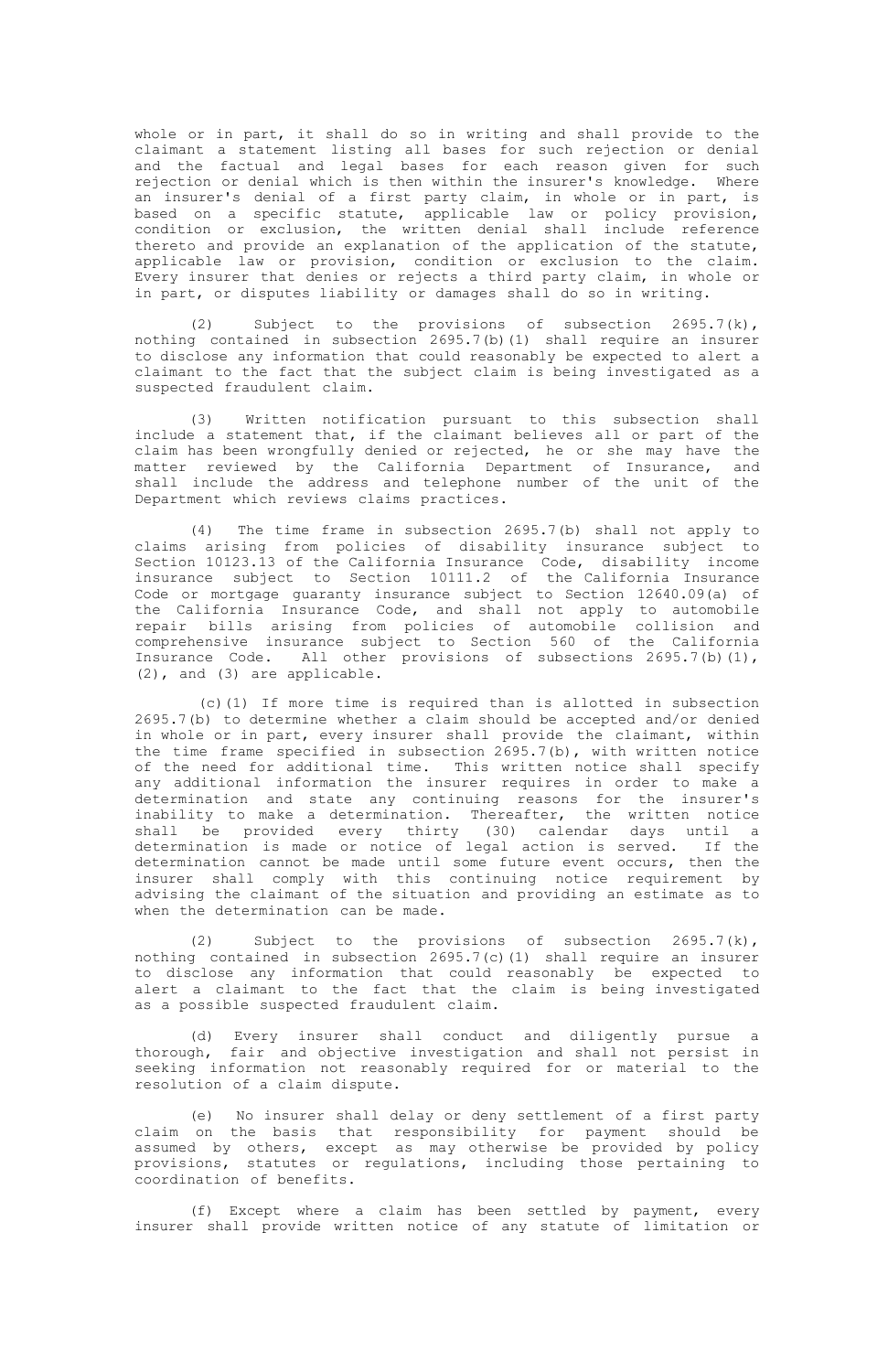other time period requirement upon which the insurer may rely to deny a claim. Such notice shall be given to the claimant not less than sixty (60) days prior to the expiration date; except, if notice of claim is first received by the insurer within that sixty days, then notice of the expiration date must be given to the claimant immediately. With respect to a first party claimant in a matter involving an uninsured motorist, this notice shall be given at least thirty (30) days prior to the expiration date; except, if notice of claim is first received by the insurer within that thirty days, then notice of the expiration date must be given to the claimant immediately. This subsection shall not apply to a claimant represented by counsel on the claim matter.

(g) No insurer shall attempt to settle a claim by making a settlement offer that is unreasonably low. The Commissioner shall consider any admissible evidence offered regarding the following factors in determining whether or not a settlement offer is unreasonably low:

(1) the extent to which the insurer considered evidence submitted by the claimant to support the value of the claim;

(2) the extent to which the insurer considered legal authority or evidence made known to it or reasonably available;

(3) the extent to which the insurer considered the advice of its claims adjuster as to the amount of damages;

(4) the extent to which the insurer considered the advice of its counsel that there was a substantial likelihood of recovery in excess of policy limits;

(5) the procedures used by the insurer in determining the dollar amount of property damage;

(6) the extent to which the insurer considered the probable liability of the insured and the likely jury verdict or other final determination of the matter;

(7) any other credible evidence presented to the Commissioner that demonstrates that (i) any amount offered by the insurer in settlement of a first-party claim to an insured not represented by counsel, or (ii) the final amount offered in settlement of a first-party claim to an insured who is represented by counsel or (iii) the final amount offered in settlement of a third party claim by the insurer is below the amount that a reasonable person with knowledge of the facts and circumstances would have offered in settlement of the claim.

(h) Upon acceptance of the claim in whole or in part and, when necessary, upon receipt of a properly executed release, every insurer, except as specified in subsection 2695.7(h)(1) and (2) below, shall immediately, but in no event more than thirty (30) calendar days later, tender payment or otherwise take action to perform its claim obligation. The amount of the claim to be tendered is the amount that has been accepted by the insurer as specified in subsection 2695.7(b). In claims where multiple coverage is involved, and where the payee is known, amounts that have been accepted by the insurer shall be paid immediately, but in no event more than thirty (30) calendar days, if payment would terminate the insurer's known liability under that individual coverage, unless impairment of the insured's interests would result. The time frames specified in this subsection shall not apply where the policy provides for a waiting period after acceptance of claim and before payment of benefits.

(1) The time frame specified in subsection 2695.7(h) shall not apply to claims arising from policies of disability insurance subject to Section 10123.13 of the California Insurance Code, disability income insurance subject to Section 10111.2 of the California Insurance Code, or of mortgage guaranty insurance subject to Section 12640.09(a) of the California Insurance Code, and shall not apply to automobile repair bills subject to Section 560 of the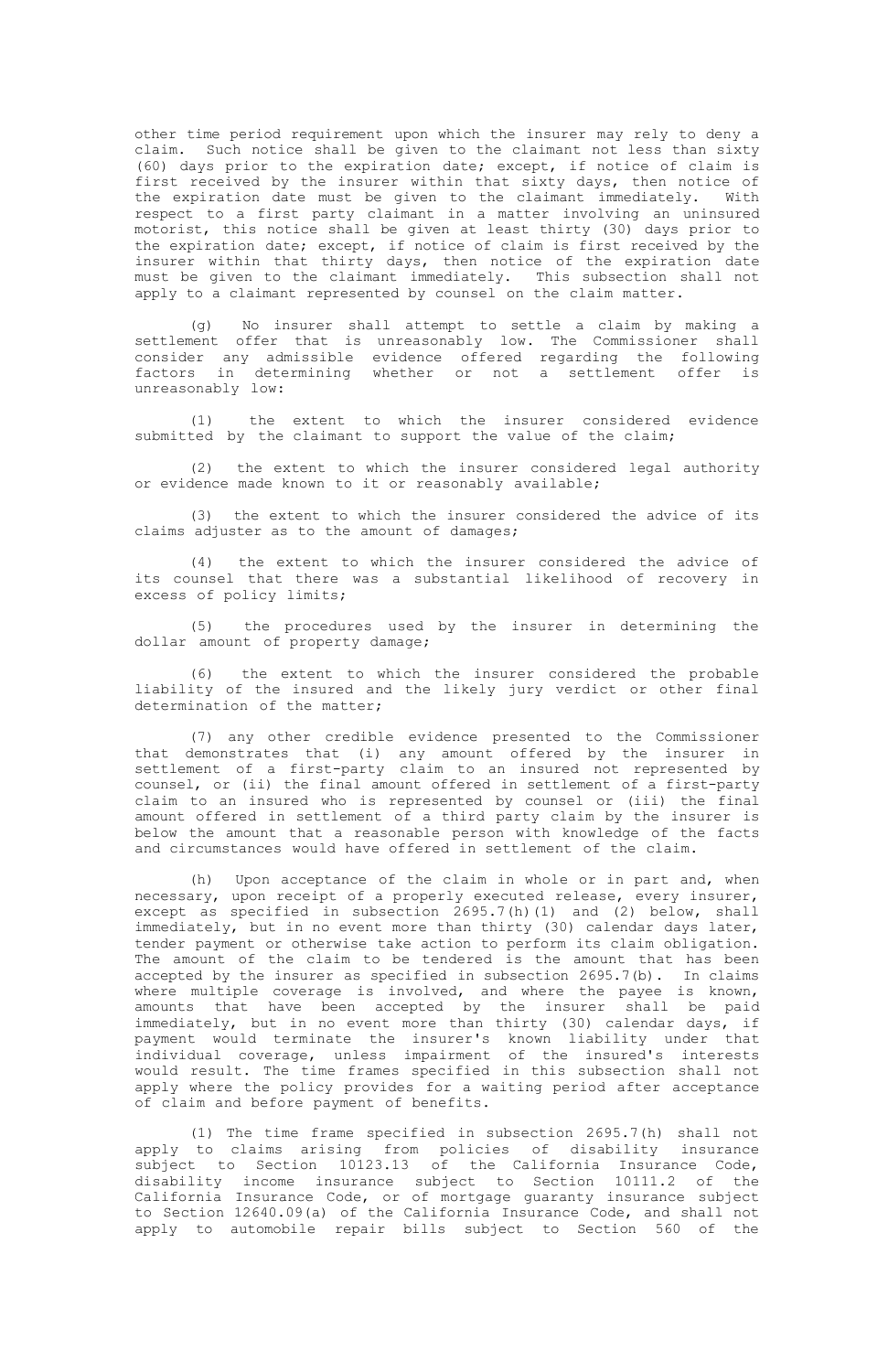California Insurance Code. All other provisions of Section 2695.7(h) are applicable.

(2) Any insurer issuing a title insurance policy shall either tender payment pursuant to subsection 2695.7(h) or take action to resolve the problem which gave rise to the claim immediately upon, but in no event more than thirty (30) calendar days after, acceptance of the claim.

(i) No insurer shall inform a claimant that his or her rights may be impaired if a form or release is not completed within a specified time period unless the information is given for the purpose of notifying the claimant of any applicable statute of limitations or policy provision or the time limitation within which claims are required to be brought against state or local entities.

(j) No insurer shall request or require an insured to submit to a polygraph examination unless authorized under the applicable insurance contract and state law.

(k) Subject to the provisions of subsection 2695.7(c), where there is a reasonable basis, supported by specific information available for review by the California Department of Insurance, for the belief that the claimant has submitted or caused to be submitted to an insurer a suspected false or fraudulent claim as specified in California Penal Code Section 550 or California Insurance Code Section 1871.4(a), the number of calendar days specified in subsection 2695.7(b) shall be:

(1) increased to eighty (80) calendar days; or,

(2) suspended until otherwise ordered by the Commissioner, provided the insurer has complied with California Insurance Code Section 1872.4 and the insurer can demonstrate to the Commissioner that it has made a diligent attempt to determine whether the subject claim is false or fraudulent within the eighty day period specified by subsection 2695.7(k)(1).

(l) No insurer shall deny a claim based upon information obtained in a telephone conversation or personal interview with any source unless the telephone conversation or personal interview is documented in the claim file pursuant to the provisions of Section 2695.3.

(m) No insurer shall make a payment to a provider, pursuant to a policy provision to pay medical benefits, and thereafter seek recovery or set-off from the insured on the basis that the amount was excessive and/or the services were unnecessary, except in the event of a proven false or fraudulent claim, subject to the provisions of Section 10123.145 of the California Insurance Code.

(n) Every insurer requesting a medical examination for the purpose of determining liability under a policy provision shall do so only when the insurer has a good faith belief that such an examination is reasonably necessary.

(o) No insurer shall require that a claimant withdraw, rescind or refrain from submitting any complaint to the California Department of Insurance regarding the handling of a claim or any other matter complained of as a condition precedent to the settlement of any claim.

(p) Every insurer shall provide written notification to a first party claimant as to whether the insurer intends to pursue subrogation of the claim. Where an insurer elects not to pursue subrogation, or discontinues pursuit of subrogation, it shall include in its notification a statement that any recovery to be pursued is the responsibility of the first party claimant. This subsection does not require notification if the deductible is waived, the coverage under which the claim is paid requires no deductible to be paid, the loss sustained does not exceed the applicable deductible, or there is no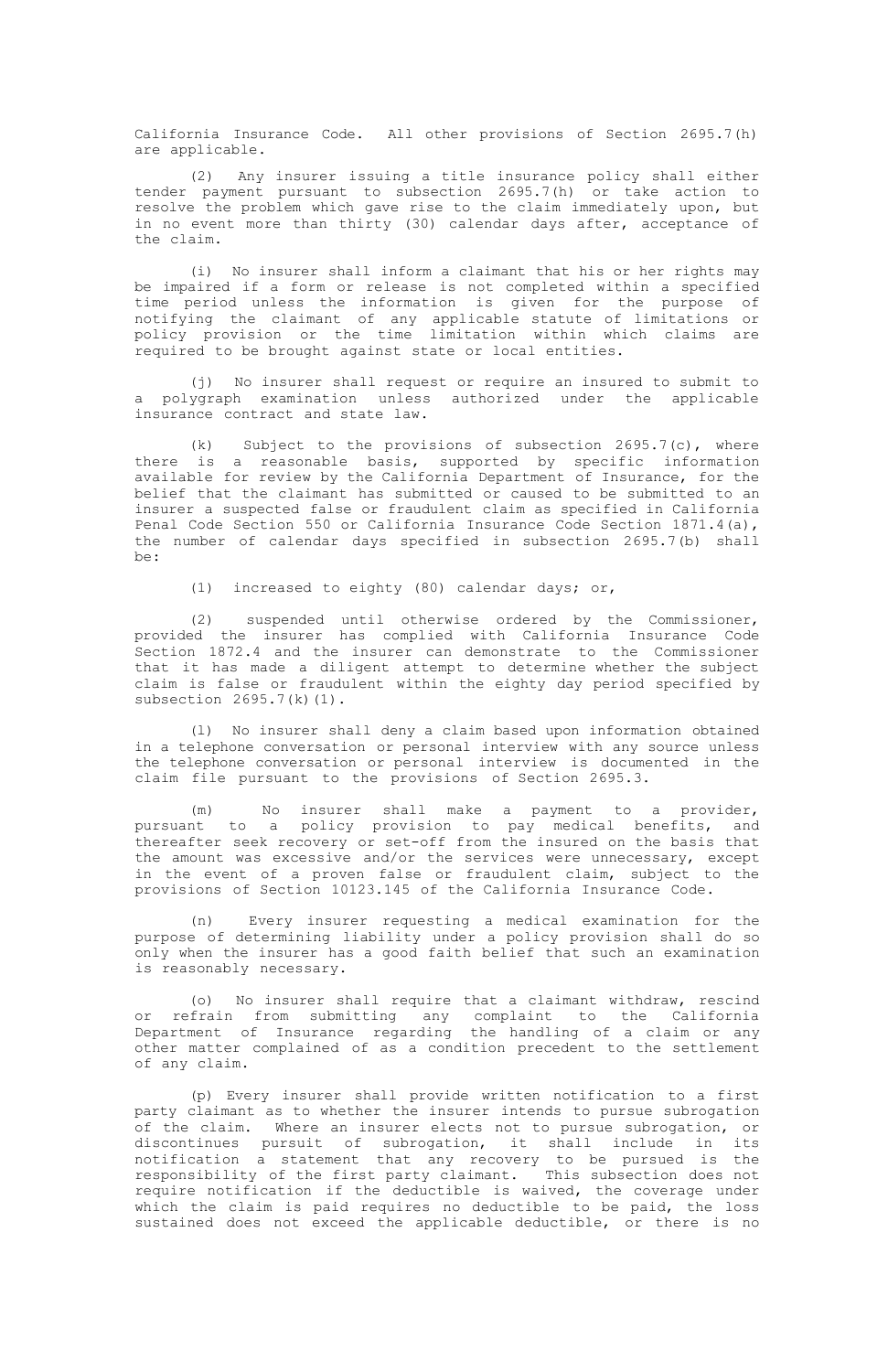legal basis for subrogation.

(q) Every insurer that makes a subrogation demand shall include in every demand the first party claimant's deductible. Every insurer shall share subrogation recoveries on a proportionate basis with the first party claimant, unless the first party claimant has otherwise recovered the whole deductible amount. No insurer shall deduct legal or other expenses from the recovery of the deductible unless the insurer has retained an outside attorney or collection agency to collect that recovery. The deduction may only be for a pro rata share of the allocated loss adjustment expense. This subsection shall not apply when multiple policies have been issued to the insured(s) covering the same loss and the language of these contracts prescribe alternative subrogation rights. Further, this subsection shall not apply to disability and health insurance as defined in California Insurance Code Section 106.

NOTE: Authority cited: Sections 553, 554, 790.03(h)(5), 790.03(h)(12), 790.10, 1861.03(a), 10350.10, 10111.2, 11580.2(k), 12340 - 12417, inclusive, 12921 and 12926 of the California Insurance Code and Sections 11342.2 and 11152 of the California Government Code**;** *Egan v. Mutual of Omaha Insurance Company* (1979) 24 Cal.3d 809 [169 Cal. Rptr. 691]; *KPFF, Inc. v. California Union Insurance Company* (1997) 56 Cal.App.4th 963 [66 Cal.Rptr.2d 36] (certified for partial publication); *Betts v. Allstate Ins. Co.* (1984) 154 Cal.App.3d 688 [201 Cal. Rptr. 528].

Reference: Section 790.03(h) (2), (3), (4), (5) (13) and (15), and 1872.4 of the California Insurance Code**,** Section 6149.5 of the California Business and Professions Code and California; and Penal Code Section 550.

## **Section 2695.8. Additional Standards Applicable to Automobile Insurance**

(a) This section enumerates standards which apply to adjustment and settlement of automobile insurance claims.

(1) the words "automobile" and "vehicle" are used synonymously.

(b) In evaluating automobile total loss claims the following standards shall apply:

(1) The insurer may elect a cash settlement that shall be based upon the actual cost of a "comparable automobile" less any deductible<br>provided in the policy. This cash settlement amount shall include all<br>applicable taxes and one-time fees incident to transfer of evidence of ownership of a comparable automobile. This amount shall also include the license fee and other annual fees to be computed based upon the remaining term of the loss vehicle's current registration. This procedure shall apply whether or not a replacement automobile is purchased.

(A) If the insured chooses to retain the loss vehicle or if the third party claimant retains the loss vehicle, the cash settlement amount shall include the sales tax associated with the cost of a comparable automobile, discounted by the amount of sales tax attributed to the salvage value of the loss vehicle. The cash settlement amount shall also include all fees incident to transfer of the claimant's vehicle to salvage status. The salvage value may be deducted from the settlement amount and shall be determined by the amount for which a salvage pool or a licensed salvage dealer, wholesale motor vehicle auction or dismantler will purchase the salvage. If requested by the claimant, the insurer shall provide the name, address and telephone number of the salvage dealer, salvage pool, motor vehicle auction or dismantler who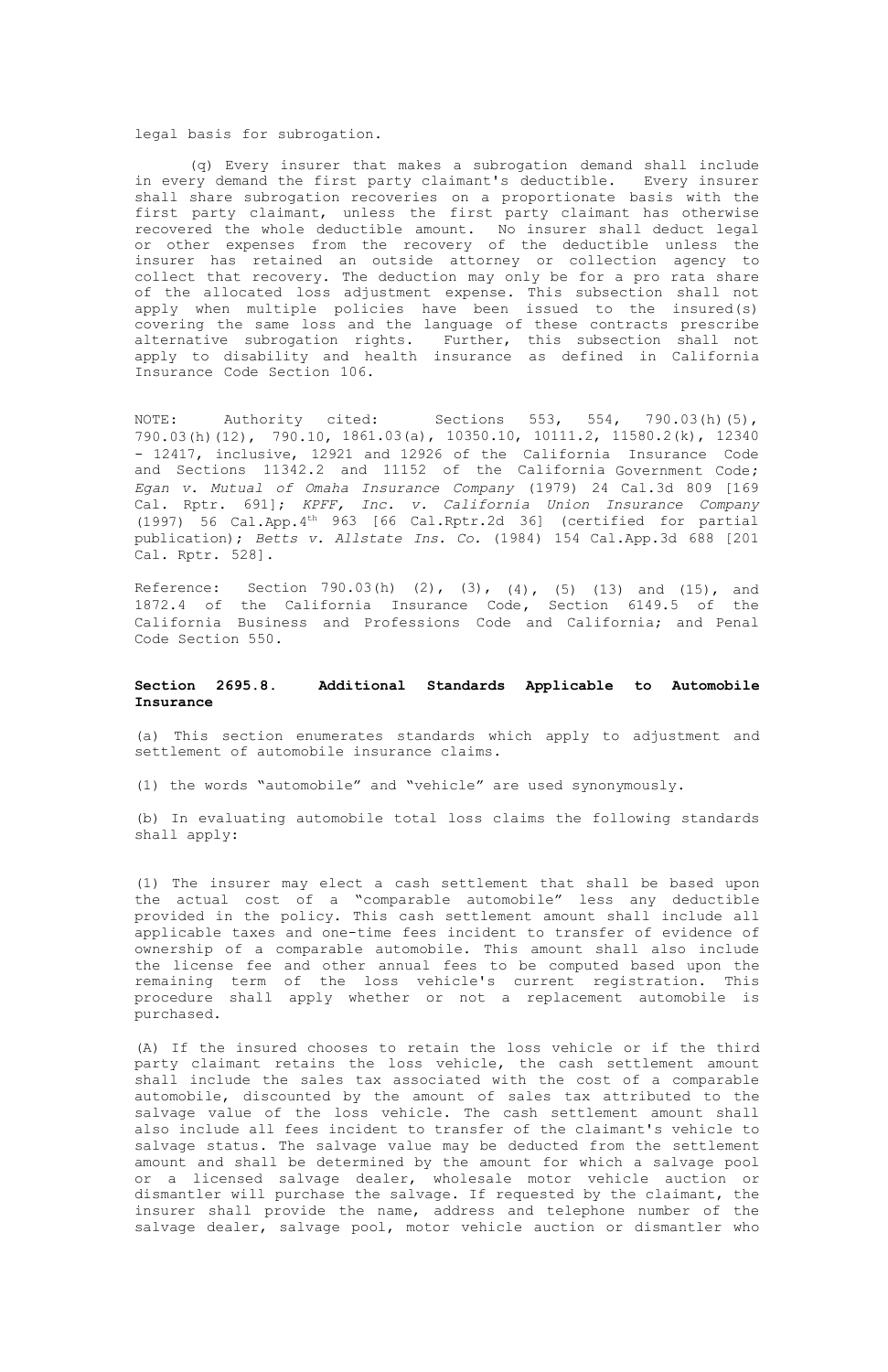will purchase the salvage. The insurer shall disclose in writing to the claimant that notice of the salvage retention by the claimant must be provided to the Department of Motor Vehicles and that this notice may affect the loss vehicle's future resale and/or insured value. The disclosure must also inform the claimant of his or her right to seek a refund of the unused license fees from the Department of Motor Vehicles.

(2) A "comparable automobile" is one of like kind and quality, made by the same manufacturer, of the same or newer model year, of the same model type, of a similar body type, with options and mileage similar to the insured vehicle. Newer model year automobiles may not be used as comparable automobiles unless there are not sufficient comparable automobiles of the same model year to make a determination as set forth in Section 2695.8(b)(4), below. In determining the cost of a comparable automobile, the insurer may use either the asking price or actual sale price of that automobile. Any differences between the comparable automobile and the insured vehicle shall be permitted only if the insurer fairly adjusts for such differences. Any adjustments from the cost of a comparable automobile must be discernible, measurable, itemized, and specified as well as appropriate in dollar amount and so documented in the claim file. Deductions taken from the cost of a comparable automobile that cannot be supported shall not be used. The actual cost of a comparable automobile shall not include any deduction for the condition of a loss vehicle unless the documented condition of the loss vehicle is below average for that particular year, make and<br>model of vehicle. This subsection shall not preclude deduction for<br>prior and/or unrelated damage to the loss vehicle. A comparable<br>automobile must have b public in the local market area within ninety (90) calendar days of the final settlement offer. The comparable automobiles used to calculate the cost shall be identified by the vehicle identification number (VIN), the stock or order number of the vehicle from a licensed dealer, or the license plate number of that comparable vehicle if this information is available. The identification shall also include the telephone number (including area code) or street address of the seller of the comparable automobile.

(3) Notwithstanding subsection (2), above, upon approval by the Department of Insurance, an insurer may use private sales data from the Department of Motor Vehicles, or other approved sources, which does not contain the seller's telephone number or street address. Approval by the Department of Insurance shall be contingent on the Department's determination that reasonable steps have been taken to limit the use of private sales data that may be inaccurately reported to the Department of Motor Vehicles, or other approved sources.

(4) The insurer shall take reasonable steps to verify that the determination of the cost of a comparable vehicle is accurate and representative of the market value of a comparable automobile in the local market area. Upon its request, the department shall have access to all records, data, computer programs, or any other information used by the insurer or any other source to determine market value. The cost of a comparable automobile shall be determined as follows and, once determined, shall be fully itemized and explained in writing for the claimant at the time the settlement offer is made:

(A) when comparable automobiles are available or were available in the local market area in the last 90 days, the average cost of two or more such comparable automobiles; or,

(B) when comparable automobiles are not available or were not available in the local market area in the last 90 days, the average of two or more quotations from two or more licensed dealers in the local market area; or,

(C) the cost of a comparable automobile as determined by a computerized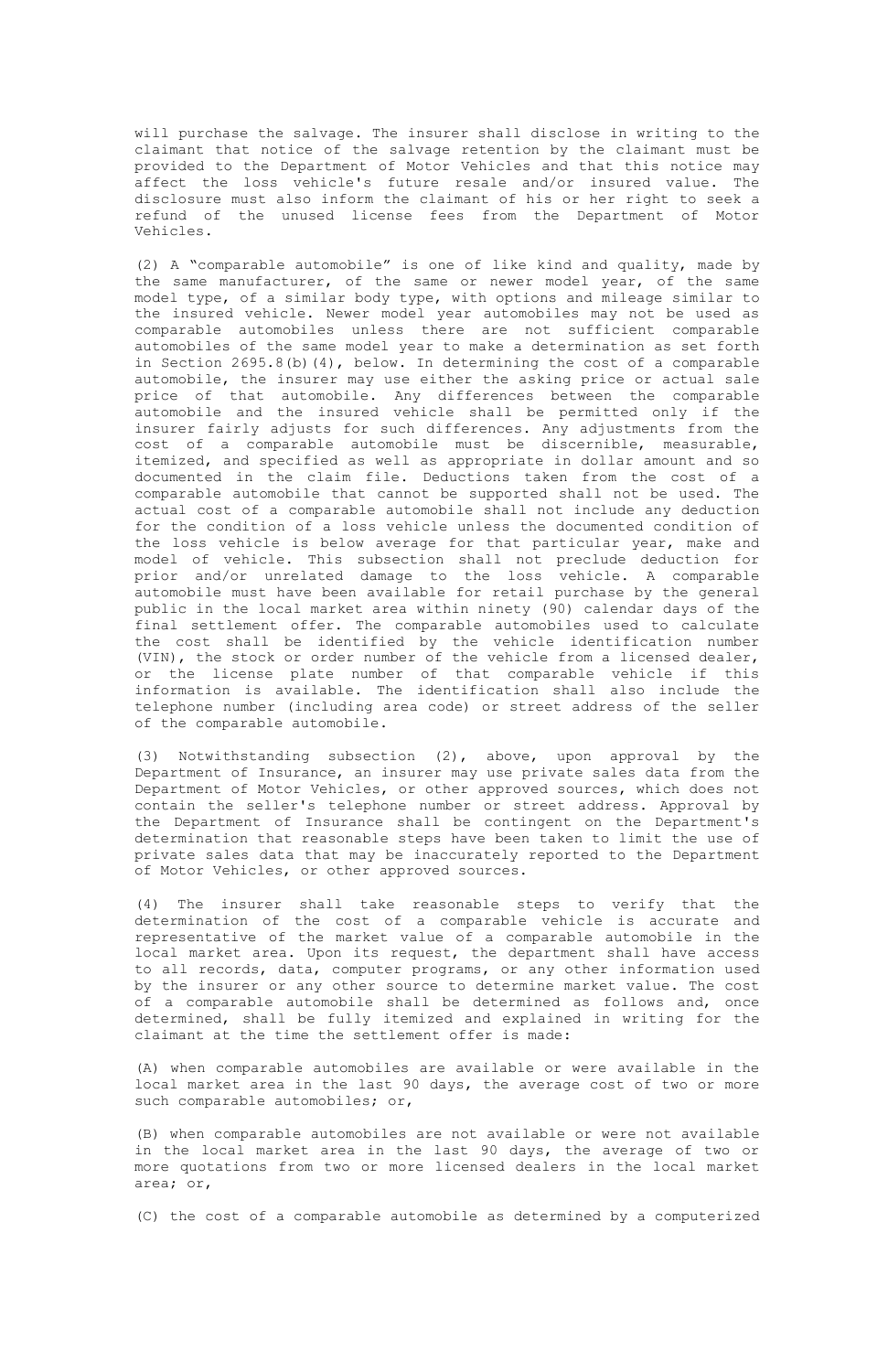automobile valuation service that produces statistically valid fair market values within the local market area; or

(D) if it is not possible to determine the cost of a comparable automobile by using one of the methods described in subsections (b)(3)(A),  $(b)$ (3)(B) and (b)(3)(C) of this section, the cost of a comparable automobile shall otherwise be supported by documentation and fully explained to the claimant. Any adjustments to the cost of a comparable automobile shall be discernible, measurable, itemized, and specified as well as appropriate in dollar amount and so documented in the claims file. Deductions taken from the cost of a comparable automobile that cannot be supported shall not be used

(5) In first party automobile total loss claims, the insurer may elect to offer a replacement automobile which is a specified comparable automobile available to the insured with all applicable taxes, license fees and other fees incident to transfer of evidence of ownership of the automobile paid by the insurer at no cost other than any deductible provided in the policy. The offer and any rejection thereof must be documented in the insurer's claim file. A replacement automobile must be in as good or better overall condition than the insured vehicle and available for inspection within a reasonable distance of the insured's residence.

(6) Subsection 2695.8(b) applies to the evaluation of third party automobile total loss claims, but does not change existing law with respect to the obligations of an insurer in settling such claims with a third party.

(c) In first party automobile total loss claims, every insurer shall provide notice to the insured at the time the settlement payment is sent or final settlement offer is made that if notified by the insured within thirty-five (35) calendar days after the insured receives the claim payment or final settlement offer that he or she cannot purchase a comparable automobile for the gross settlement amount, the insurer will reopen its claim file. If subsequently notified by the insured the insurer shall reopen its claim file and utilize the following procedures:

(1) The insurer shall locate a comparable automobile for the gross settlement amount determined by the company at the time of settlement and shall provide the insured with the information required in  $(c)$  (4), below, or offer a replacement vehicle in accordance with section 2695.8(b)(4). Any such vehicle must be available in the local market area; or,

(2) The insurer shall either pay the insured the difference between the amount of the gross settlement and the cost of the comparable automobile which the insured has located, or negotiate and purchase this vehicle for the insured; or,

(3) The insurer shall invoke the appraisal provision of the insurance policy.

(4) No insurer is required to take action under this subsection if its documentation to the insured at the time of final settlement offer included written notification of the identity of a specified comparable automobile which was available for purchase at the time of final settlement offer for the gross settlement amount determined by the insurer. The documentation shall include the telephone number (including area code) or street address of the seller of the comparable automobile and:

(A) the vehicle identification number (VIN) or,

(B) the stock or order number of the vehicle from a licensed dealer, or

(C) the license plate number of such comparable vehicle.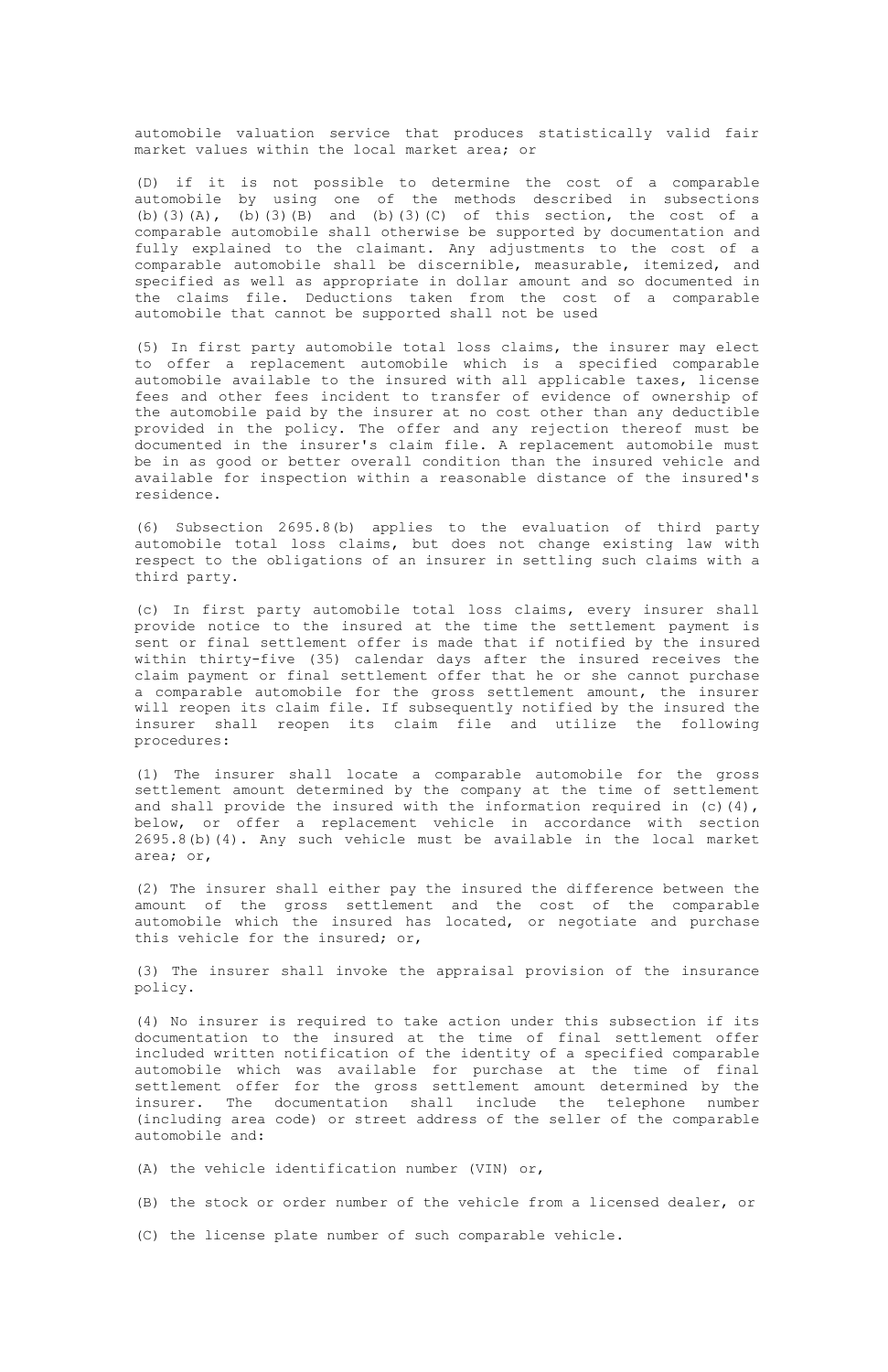(d) No insurer shall, where liability and damages are reasonably clear, recommend that the third party claimant make a claim under his or her own policy to avoid paying the claim under the policy issued by that insurer.

(e) No insurer shall:

(1) require that an automobile be repaired at a specific repair shop; or,

(2) suggest or recommend that an automobile be repaired at a specific repair shop, unless all of the requirements set forth in California Insurance Code Section 758.5 have been met.

(3) require a claimant to travel an unreasonable distance either to inspect a replacement automobile, to conduct an inspection of the vehicle, to obtain a repair estimate or to have the automobile repaired at a specific repair shop.

(f) If a partial loss is settled on the basis of a written estimate prepared by or for the insurer, the insurer shall supply the claimant with a copy of the estimate upon which the settlement is based. The estimate prepared by or for the insurer shall be of an amount that will allow for repairs to be made in accordance with accepted trade standards for good and workmanlike automotive repairs by an "auto body repair shop" as defined in section 9889.51 of the Business and Professions Code, and in accordance with the standards of automotive repair required of auto body repair shops as described in the Business and Professions Code and associated regulations, including, but not limited to, Section 3365 of Title 16 of the California Code of Regulations. An insurer shall not prepare an estimate that deviates from the standards, costs, and/or guidelines provided by the third-party automobile collision repair estimating software used by the insurer to prepare the estimate, if such deviation would result in an estimate that would not allow for repairs to be made in accordance with accepted trade standards for good and workmanlike automotive repairs by an auto body repair shop, as described in this subdivision. If the claimant subsequently contends, based upon a written estimate that he or she obtains, that necessary repairs will exceed the written estimate prepared by or for the insurer, the insurer shall:

(1) pay the difference between the written estimate and a higher estimate obtained by the claimant; or,

(2) if requested by the claimant, promptly provide the claimant with the name of at least one repair shop that will make the repairs for the amount of the insurer's written estimate. The insurer shall cause the damaged vehicle to be restored to its condition prior to the loss at no additional cost to the claimant other than as stated in the policy or as otherwise allowed by law. The insurer shall maintain documentation of all such communications; or,

(3) reasonably adjust any written estimates prepared by the repair shop of the claimant's choice and provide a copy of the adjusted estimate to the claimant and the claimant's repair shop. The adjusted estimate provided to the claimant and repair shop shall be either an edited copy of the claimant's repair shop estimate or a supplemental estimate based on the itemized copy of the claimant's repair shop estimate. The adjusted estimate shall identify the specific adjustment made to each item and the cost associated with each adjustment made to the claimant's shop's estimate.

(g) No insurer shall require the use of non-original equipment manufacturer replacement crash parts in the repair of an automobile unless all of the following conditions are met: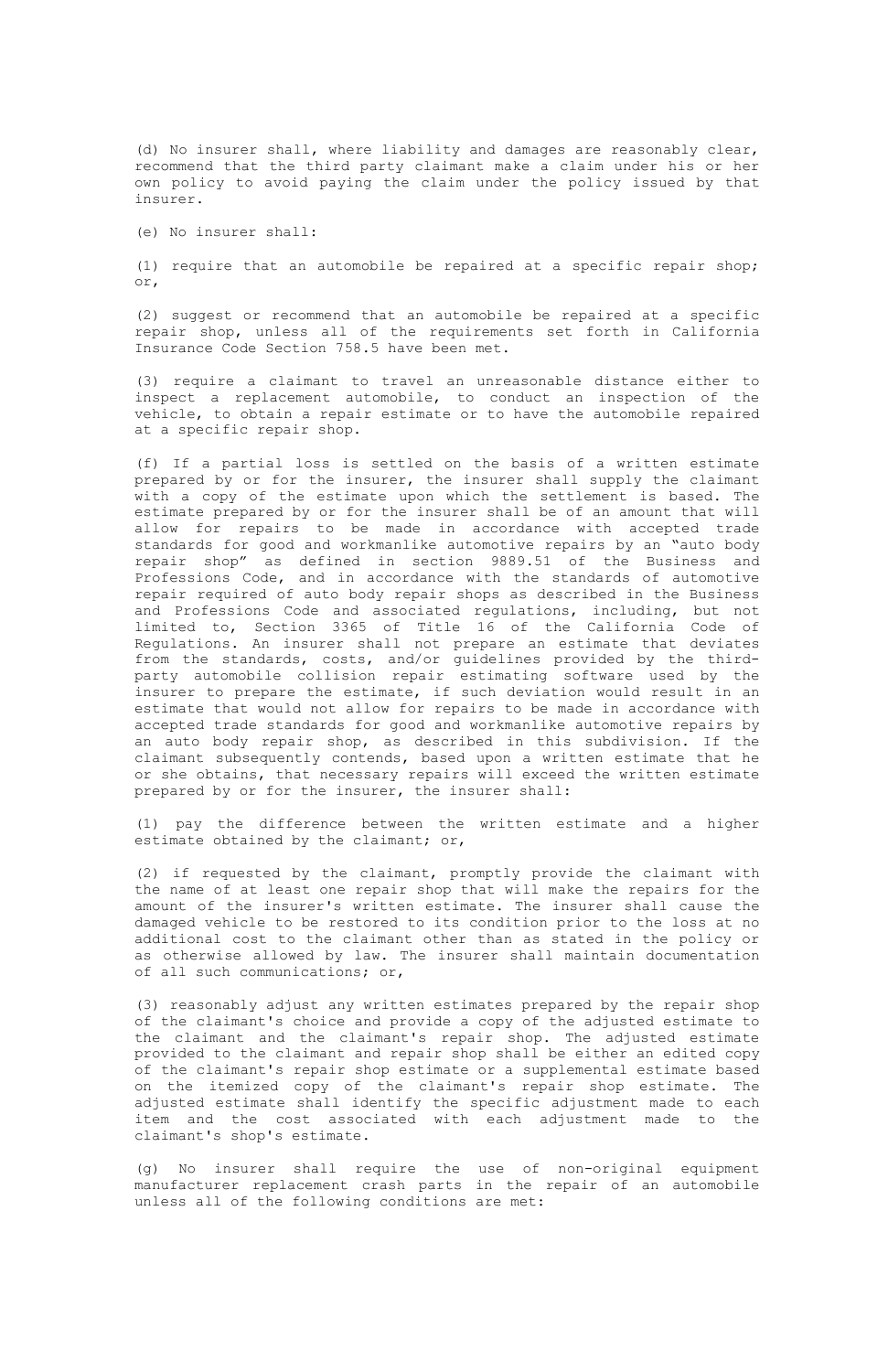(1) the parts are at least equal to the original equipment manufacturer parts in terms of kind, quality, safety, fit, and performance;

(2) the insurer specifying the use of non-original equipment manufacturer replacement crash parts shall pay the cost of any modifications to the parts that may become necessary to effect the repair;

(3) the insurer specifying the use of non-original equipment manufacturer replacement crash parts warrants that such parts are at least equal to the original equipment manufacturer parts in terms of kind, quality, safety, fit, and performance. The insurer must disclose in writing, in any estimate prepared by or for the insurer, the fact that it warrants that such parts are at least equal to the original equipment manufacturer parts in terms of kind, quality, safety, fit, and performance;

(4) all original and non-original manufacturer replacement crash parts, manufactured after the effective date of this subdivision, when supplied by repair shops shall carry sufficient permanent, nonremovable identification so as to identify the manufacturer. Such identification shall be accessible to the greatest extent possible after installation; and,

(5) the use of non-original equipment manufacturer replacement crash parts is disclosed in accordance with section 9875.1 of the California Business and Professions Code.

(6) If an insurer specifying the use of non-original equipment manufacturer replacement crash parts has knowledge that a part is not equal to the original equipment manufacturer part in terms of kind, quality, safety, fit, and performance, or does not otherwise comply with this section, it shall immediately cease requiring the use of the part and shall, within thirty (30) calendar days, notify the within thirty (30) calendar days, notify the distributor of the non-compliant aspect of the part.

(7) In the repair of a particular vehicle, an insurer specifying the use of a non-original equipment manufacturer replacement crash part that is not equal to the original equipment manufacturer part in terms of kind, quality, safety, fit, and performance, or does not otherwise comply with this section, shall pay for the costs associated with returning the part and the cost to remove and replace the non-original equipment manufacturer part with a compliant non-original equipment manufacturer part or an original equipment manufacturer part.

(8) Nothing in this subdivision prohibits an insurer from seeking reimbursement or indemnification from a third party for the costs associated with the insurer's compliance with this subdivision, including, but not limited to, costs associated with the insurer's obligation to warrant the part, modifications to the part, or returning, removing or replacing a non-compliant, non-original equipment manufacturer part. However, seeking reimbursement or<br>indemnification from a third party shall not in any way modify the<br>insurer's obligation to comply with this subdivision.An insurer shall retain primary responsibility to comply with this subdivision and shall not refuse or delay compliance with this subdivision on the basis that responsibility for payment or compliance should be assumed by a third party.

(h) No insurer shall require an insured or claimant to supply parts for replacement.

(i) When the amount claimed is adjusted because of betterment or depreciation, all justification shall be contained in the claim file. Any adjustments shall be discernible, measurable, itemized, and specified as to dollar amount, and shall accurately reflect the value of the betterment or depreciation. This subsection shall not preclude deduction for prior and/or unrelated damage to the loss vehicle. The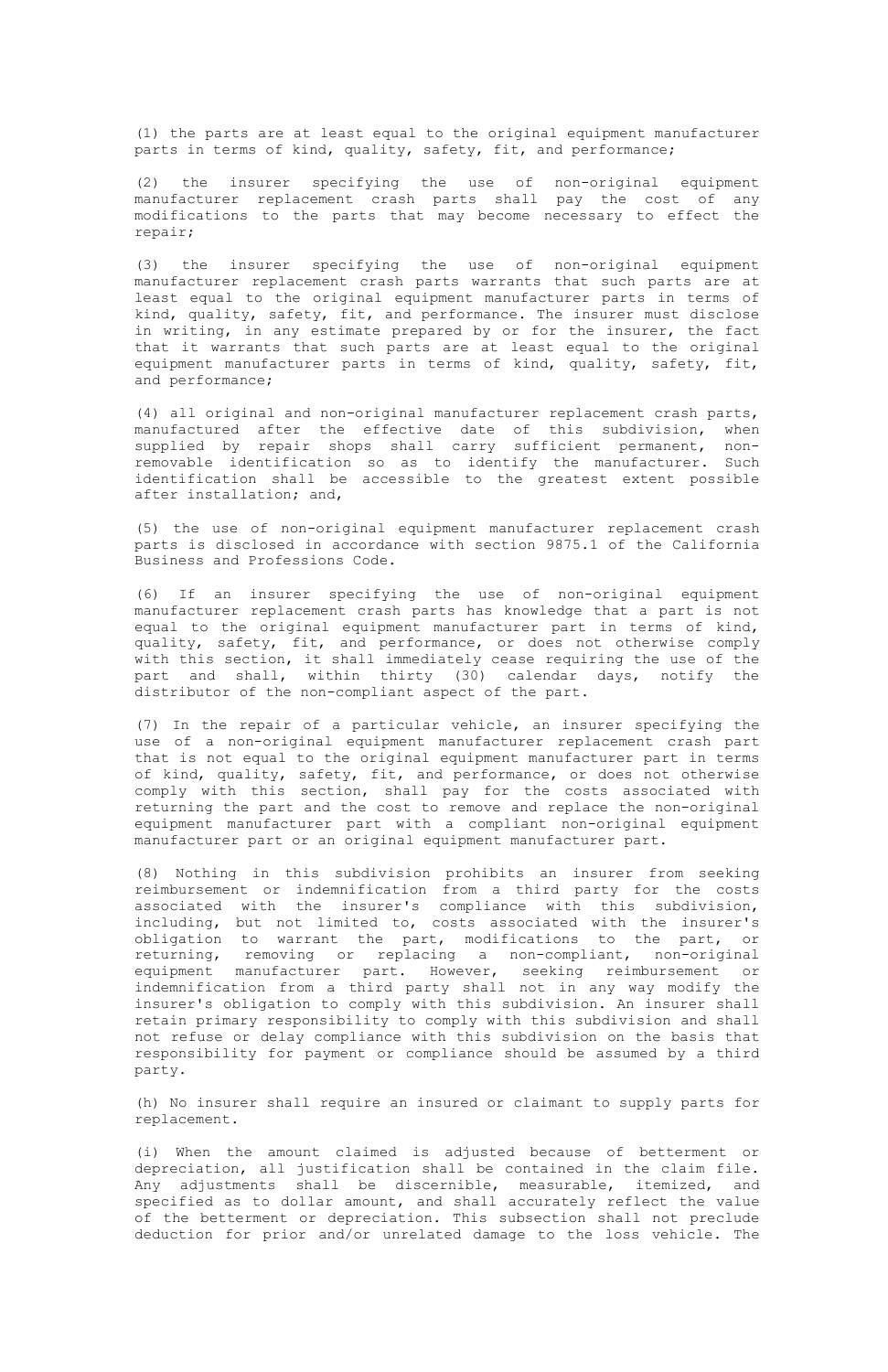basis for any adjustment shall be fully explained to the claimant in writing and shall:

(1) reflect a measurable difference in market value attributable to the condition and age of the vehicle, and

(2) apply only to parts normally subject to repair and replacement during the useful life of the vehicle such as, but not limited to, tires, batteries, et cetera.

(j) In a first party partial loss claim, the expense of labor necessary to repair or replace the damage is not subject to depreciation or betterment unless the insurance contract contains a clear and unambiguous provision permitting the depreciation of the expense of labor.

(k) After a covered loss under a policy of automobile collision coverage or automobile physical damage coverage as defined in California Insurance Code Section 660, where towing and storage are reasonably necessary to protect the vehicle from further loss, the insurer shall pay reasonable towing and storage charges incurred by the claimant. The insurer shall provide reasonable notice to the claimant before terminating payment for storage charges, so that the claimant has time to remove the vehicle from storage. This subsection shall also apply to a third party claim filed under automobile liability coverage as defined in California Insurance Code section 660, however, payment to a third party claimant may be prorated based upon the comparative fault of the parties.

Note: Authority cited: Sections 790.10, 12921 and 12926, Insurance Code; Section 3333, Civil Code; and Sections 11152 and 11342.2, Government Code.

Reference: Sections 758.5 and 790.03(c), Insurance Code; and Section 9875.1, Business and Professions Code.

### **Section 2695.85. Auto Body Repair Consumer Bill of Rights**

(a) Every insurer that issues automobile liability or collision insurance policies shall provide the named insured(s) with an Auto Body Repair Consumer Bill of Rights either at the time of application for an automobile insurance policy, at the time a policy is issued, or following an accident or loss that is reported to the insurer. If the insurer provides the insured with an electronic copy of a policy, the bill of rights may also be transmitted electronically. If the insurer provides the bill of rights following an accident or loss, the insurer shall also provide the bill of rights to the particular insured filing the insurance claim. If the insurer provides the bill of rights at the time of application or policy issuance, all named insureds that have not previously received the bill of rights shall be provided with a copy upon renewal of the policy.

(b) The requirements set forth in subsection 2695.85(a), above, shall apply to all automobile liability and collision insurance policies issued in California including commercial automobile, private passenger automobile, and motorcycle insurance policies.

(c) The Auto Body Repair Consumer Bill of Rights shall be a separate standardized document and plainly printed in no less than ten-point type. An insurer may distribute the form using its own letterhead, but the language of the Auto Body Repair Consumer Bill of Rights shall be developed by the California Department of Insurance and shall read as follows:

AUTO BODY REPAIR CONSUMER BILL OF RIGHTS

A CONSUMER IS ENTITLED TO: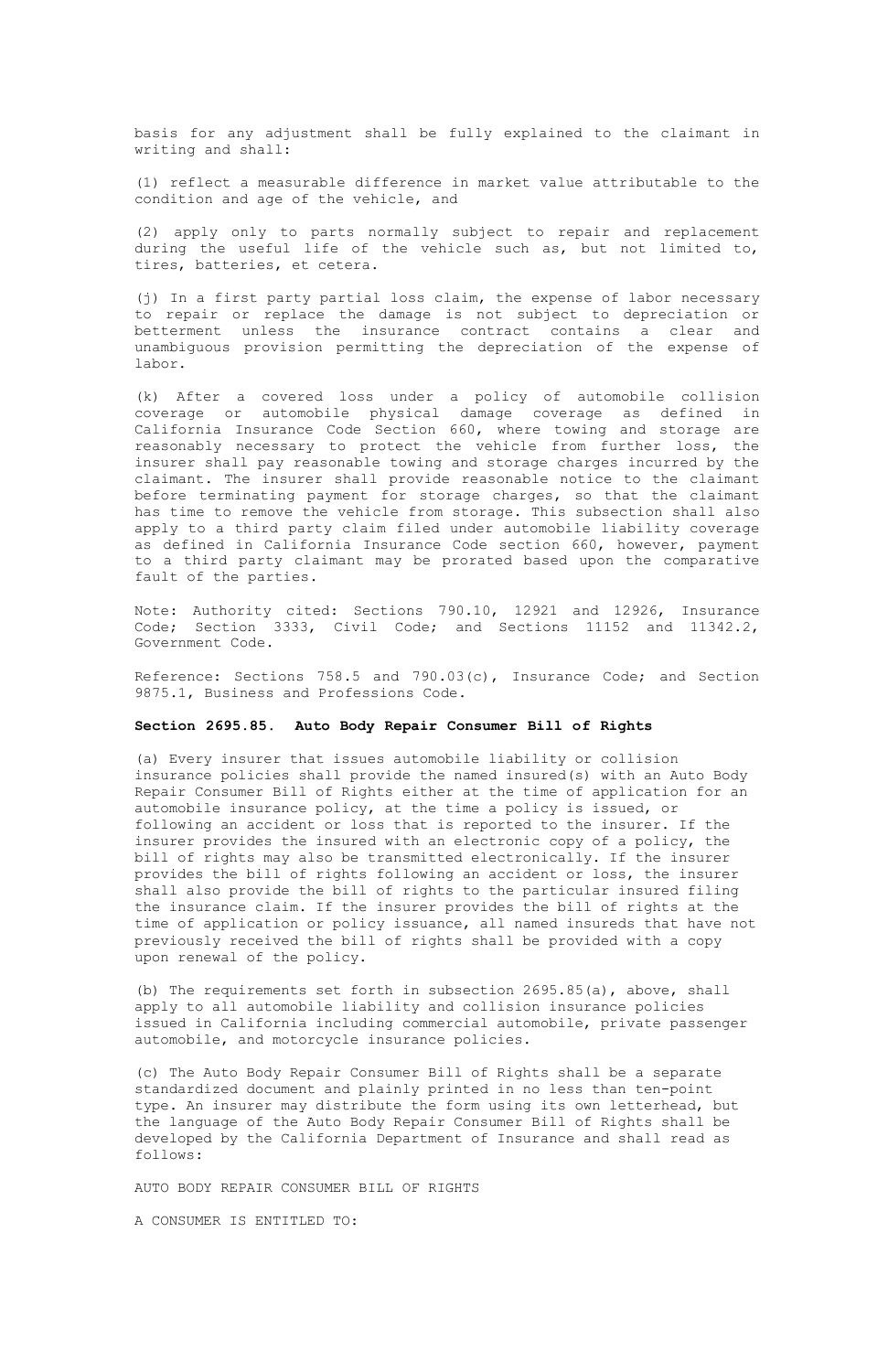1. SELECT THE AUTO BODY REPAIR SHOP TO REPAIR AUTO BODY DAMAGE COVERED BY THE INSURANCE COMPANY. AN INSURANCE COMPANY SHALL NOT REQUIRE THE REPAIRS TO BE DONE AT A SPECIFIC AUTO BODY REPAIR SHOP.

2. AN ITEMIZED WRITTEN ESTIMATE FOR AUTO BODY REPAIRS AND, UPON COMPLETION OF REPAIRS, A DETAILED INVOICE. THE ESTIMATE AND THE INVOICE MUST INCLUDE AN ITEMIZED LIST OF PARTS AND LABOR ALONG WITH THE TOTAL PRICE FOR THE WORK PERFORMED. THE ESTIMATE AND INVOICE MUST ALSO IDENTIFY ALL PARTS AS NEW, USED, AFTERMARKET, RECONDITIONED, OR REBUILT.

3. BE INFORMED ABOUT COVERAGE FOR TOWING AND STORAGE SERVICES.

4. BE INFORMED ABOUT THE EXTENT OF COVERAGE, IF ANY, FOR A REPLACEMENT RENTAL VEHICLE WHILE A DAMAGED VEHICLE IS BEING REPAIRED.

5. BE INFORMED OF WHERE TO REPORT SUSPECTED FRAUD OR OTHER COMPLAINTS AND CONCERNS ABOUT AUTO BODY REPAIRS.

6. SEEK AND OBTAIN AN INDEPENDENT REPAIR ESTIMATE DIRECTLY FROM A REGISTERED AUTO BODY REPAIR SHOP FOR REPAIR OF A DAMAGED VEHICLE, EVEN WHEN PURSUING AN INSURANCE CLAIM FOR REPAIR OF THE VEHICLE.

COMPLAINTS WITHIN THE JURISDICTION OF THE BUREAU OF AUTOMOTIVE REPAIR

Complaints concerning the repair of a vehicle by an auto body repair shop should be directed to:

> Toll Free (866) 799-3811 California Department of Consumer Affairs Bureau of Automotive Repair 10240 Systems Parkway Sacramento, CA 95827

The Bureau of Automotive Repair can also accept complaints over its web site at: www.autorepair.ca.gov

COMPLAINTS WITHIN THE JURISDICTION OF THE CALIFORNIA INSURANCE COMMISSIONER

Any concerns regarding how an auto insurance claim is being handled should be submitted to the California Department of Insurance at:

> (800) 927-HELP or (213) 897-8921 California Department of Insurance Consumer Services Division 300 South Spring Street Los Angeles, CA 90013

The California Department of Insurance can also accept complaints over its web site at: www.insurance.ca.gov

Note: Authority cited: Sections 790.10, 1874.85 and 1874.87, Insurance Code. Reference: Sections 790.03(c), 790.03(h)(3) and 1874.87, Insurance Code; Sections 9884.8 and 9884.9, Business and Professions Code; and California Code of Regulations, Title 10, Chapter 5, Subchapter 7.5, Section 2695.8(j).

#### **HISTORY**

1. New section filed 4-24-2003; operative 7-23-2003 (Register 2003, No. 17).

2. Change without regulatory effect filed 8-4-2004 de-publishing the amendments to the insurance claims handling practices regulations that were approved by OAL 4-24-2003, but were enjoined in Personal Insurance Federation and The Surety Association of America v. John Garamendi, and reinstating replacement regulations that were either (1) in effect prior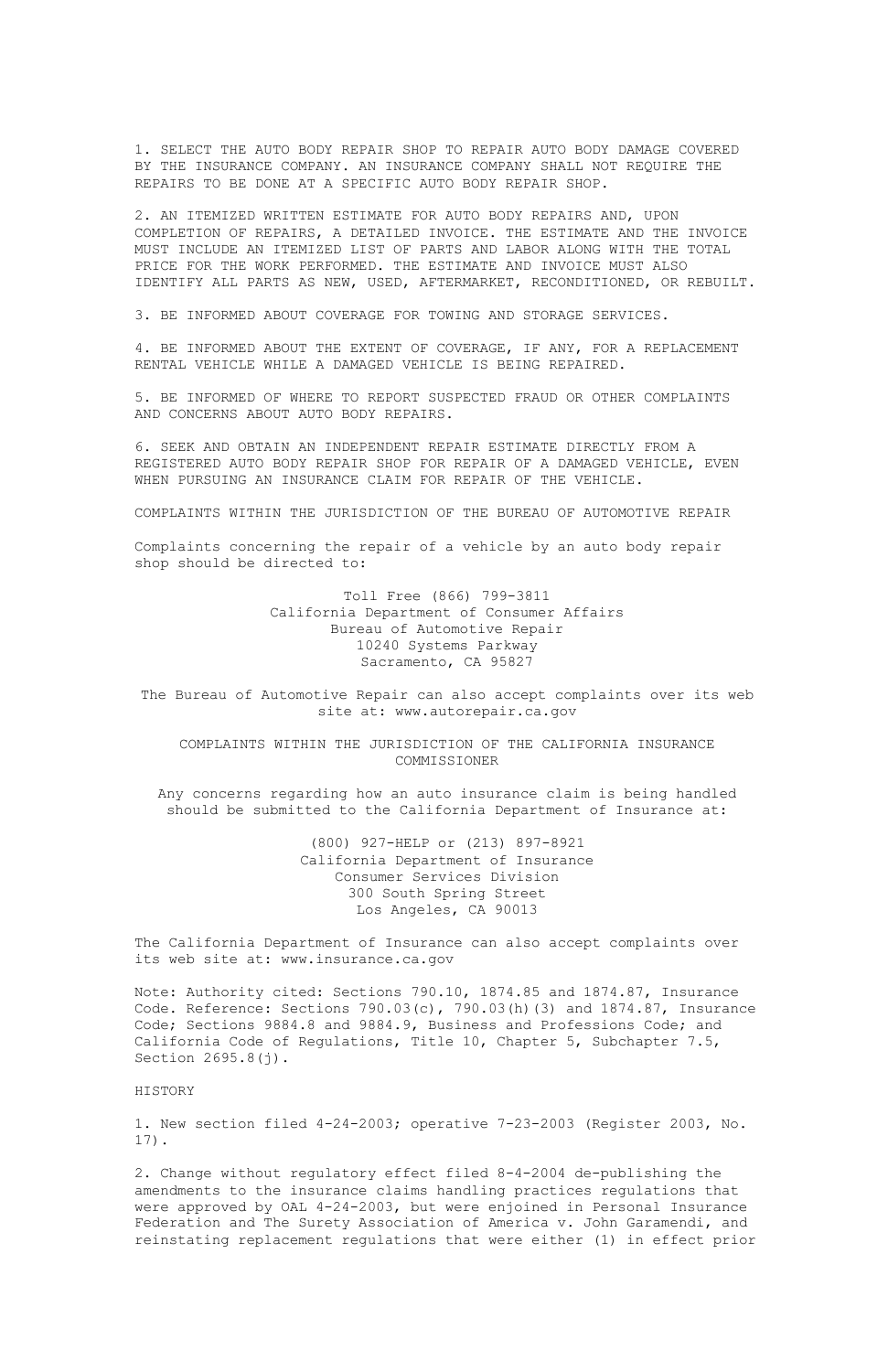to OAL's 4-24-2003 approval of the amendments to the regulations or (2) were found by the court to be valid, as amended, all pursuant to a court-approved settlement agreement dated 6-7-2004 (Register 2004, No. 32).

3. Change without regulatory effect adding item 6. and amending toll free number on the Auto Body Repair Consumer Bill of Rights filed 10-26- 2009 pursuant to section 100, title 1, California Code of Regulations (Register 2009, No. 44).

4. Change without regulatory effect amending subsection (c) filed 2-3- 2010 pursuant to section 100, title 1, California Code of Regulations (Register 2010, No. 6). 10 CCR § 2695.85, 10 CA ADC § 2695.85

### **Section 2695.9. Additional Standards Applicable to First Party Residential and Commercial Property Insurance Policies**

(a) When a residential or commercial property insurance policy provides for the adjustment and settlement of first party losses based on replacement cost, the following standards apply:

(1) When a loss requires repair or replacement of an item or part, any consequential physical damage incurred in making the repair or replacement not otherwise excluded by the policy shall be included in the loss. The insured shall not have to pay for depreciation nor any other cost except for the applicable deductible.

(2) When a loss requires replacement of items and the replaced items do not match in quality, color or size, the insurer shall replace all items in the damaged area so as to conform to a reasonably uniform appearance.

(b) No insurer shall require that the insured have the property repaired by a specific individual or entity.

(c) No insurer shall suggest or recommend that the insured have the property repaired by a specific individual or entity unless:

(1) the referral is expressly requested by the claimant; or

(2) the claimant has been informed in writing of the right to select a repair individual or entity and, if the claimant accepts the suggestion or recommendation, the insurer shall cause the damaged property to be restored to no less than its condition prior to the loss and repaired in a manner which meets accepted trade standards for good and workmanlike construction at no additional cost to the claimant other than as stated in the policy or as otherwise allowed by these regulations.

(d) If losses are settled on the basis of a written scope and/or estimate prepared by or for the insurer, the insurer shall supply the claimant with a copy of each document upon which the settlement is based. The estimate prepared by or for the insurer shall be in accordance with applicable policy provisions, of an amount which will restore the damaged property to no less than its condition prior to the loss and which will allow for repairs to be made in a manner which meets accepted trade standards for good and workmanlike construction. The insurer shall take reasonable steps to verify that the repair or rebuilding costs utilized by the insurer or its claims agents are accurate and representative of costs in the local market area. If the claimant subsequently contends, based upon a written estimate which he or she obtains, that necessary repairs will exceed the written estimate prepared by or for the insurer, the insurer shall:

(1) pay the difference between its written estimate and a higher estimate obtained by the claimant; or,

(2) if requested by the claimant, promptly provide the claimant with the name of at least one repair individual or entity that will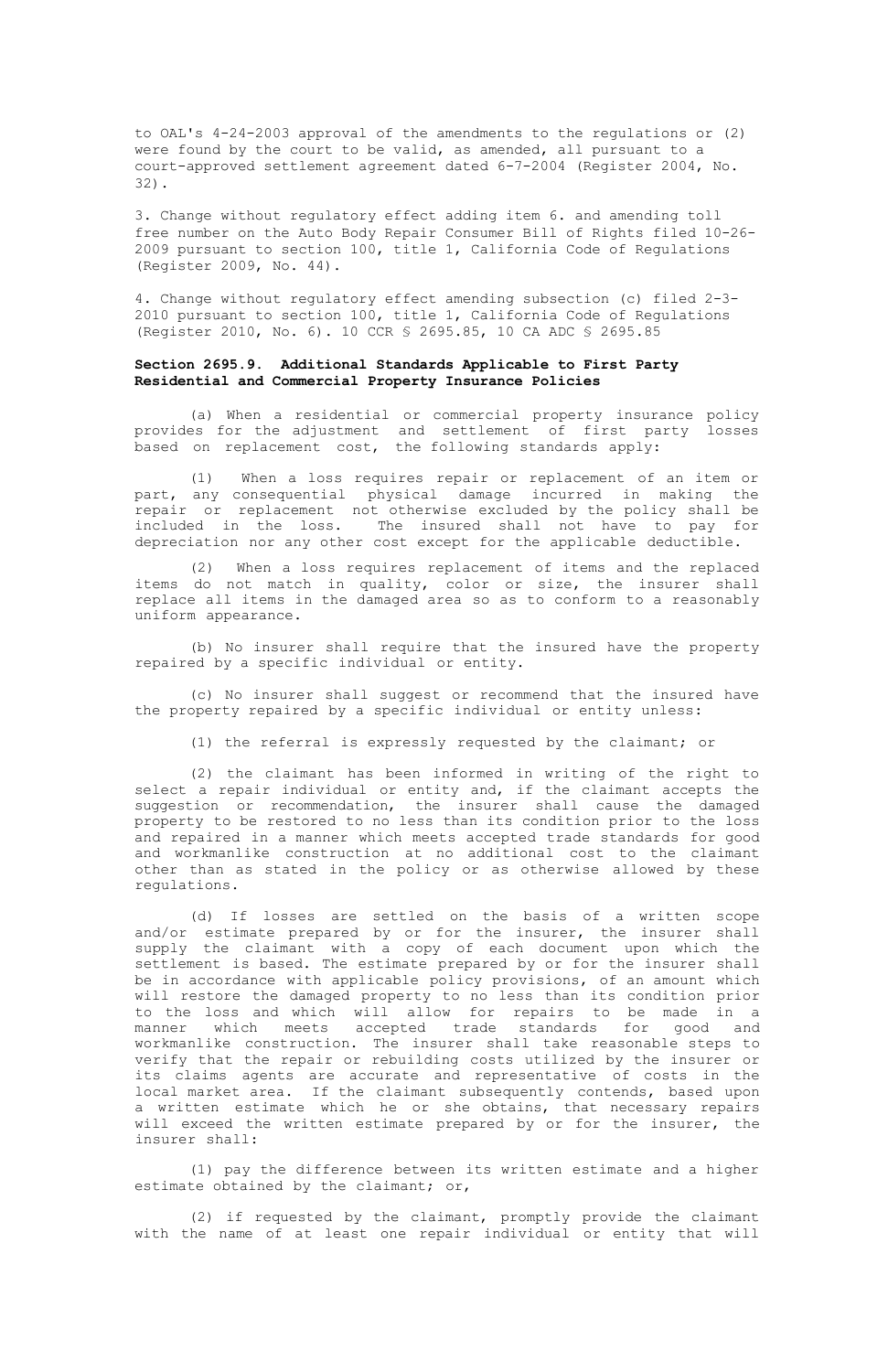make the repairs for the amount of the written estimate. The insurer shall cause the damaged property to be restored to no less than its condition prior to the loss and which will allow for repairs in a manner which meets accepted trade standards for good and workmanlike construction at no additional cost to the claimant other than as stated in the policy or as otherwise allowed by these regulations; or,

(3) reasonably adjust any written estimates prepared by the repair individual or entity of the insured's choice and provide a copy of the adjusted estimate to the claimant.

(e) Once the appraisal provision under an insurance policy is invoked, the appraisal process shall not include any legal proceeding or procedure not specified under California Insurance Code<br>Section 2071. Nothing herein is intended to preclude separate legal<br>proceedings on issues unrelated to the appraisal process.

(f) When the amount claimed is adjusted because of betterment, depreciation, or salvage, all justification for the adjustment shall be contained in the claim file. Any adjustments shall be discernible, measurable, itemized, and specified as to dollar amount, and shall accurately reflect the value of the betterment, depreciation, or salvage. Any adjustment for betterment or depreciation shall reflect a measurable difference in market value attributable to the condition and age of the property and apply only to property normally subject to repair and replacement during the useful life of the property. The basis for any adjustment shall be fully explained to the claimant in writing.

(1) Under a policy, subject to California Insurance Code Section 2071, where the insurer is required to pay the expense of<br>repairing, rebuilding or replacing the property destroyed or damaged<br>with other of like kind and quality, the measure of recovery is<br>determined by the actual cash v manufactured materials or goods, the expense of labor necessary to repair, rebuild or replace covered property is not a component of physical depreciation and shall not be subject to depreciation or betterment.

NOTE: Authority cited: Sections 790.10, 2051, 2051.5, 2071, 12921 and 12926 of the California Insurance Code**,** Section 7109 of the California Business and Professions Code and Sections 11342.2 and 11152 of the California Government Code**;**

Reference: Sections 790.03(h)(3), (5) and (7) of the California Insurance Code.

#### **Section 2695.10 Additional Standards Applicable to Surety Insurance**

(a) No insurer shall base or vary its claims settlement practices, or its standard of scrutiny and review, upon the claimant's**,** age, race, gender, income, religion, language, sexual orientation, ancestry, national origin, or physical disability, or upon the territory of the property or person insured.

(b) As soon as possible, but in no event later than forty (40) calendar days after receipt by the insurer of proof of claim, and provided the claim is not in litigation or arbitration, the insurer shall accept or deny the claim, in whole or in part, and affirm or deny liability. Every insurer that denies or rejects a claim in whole or in part, or disputes liability or damages, shall provide to the claimant a written statement listing all bases for such rejection or denial, and the factual and legal bases for each reason given for each rejection or denial, which are within the insurer's knowledge. If an insurer's denial of a claim in whole or in part is based on a specific statute or specific bond provisions, the denial shall include reference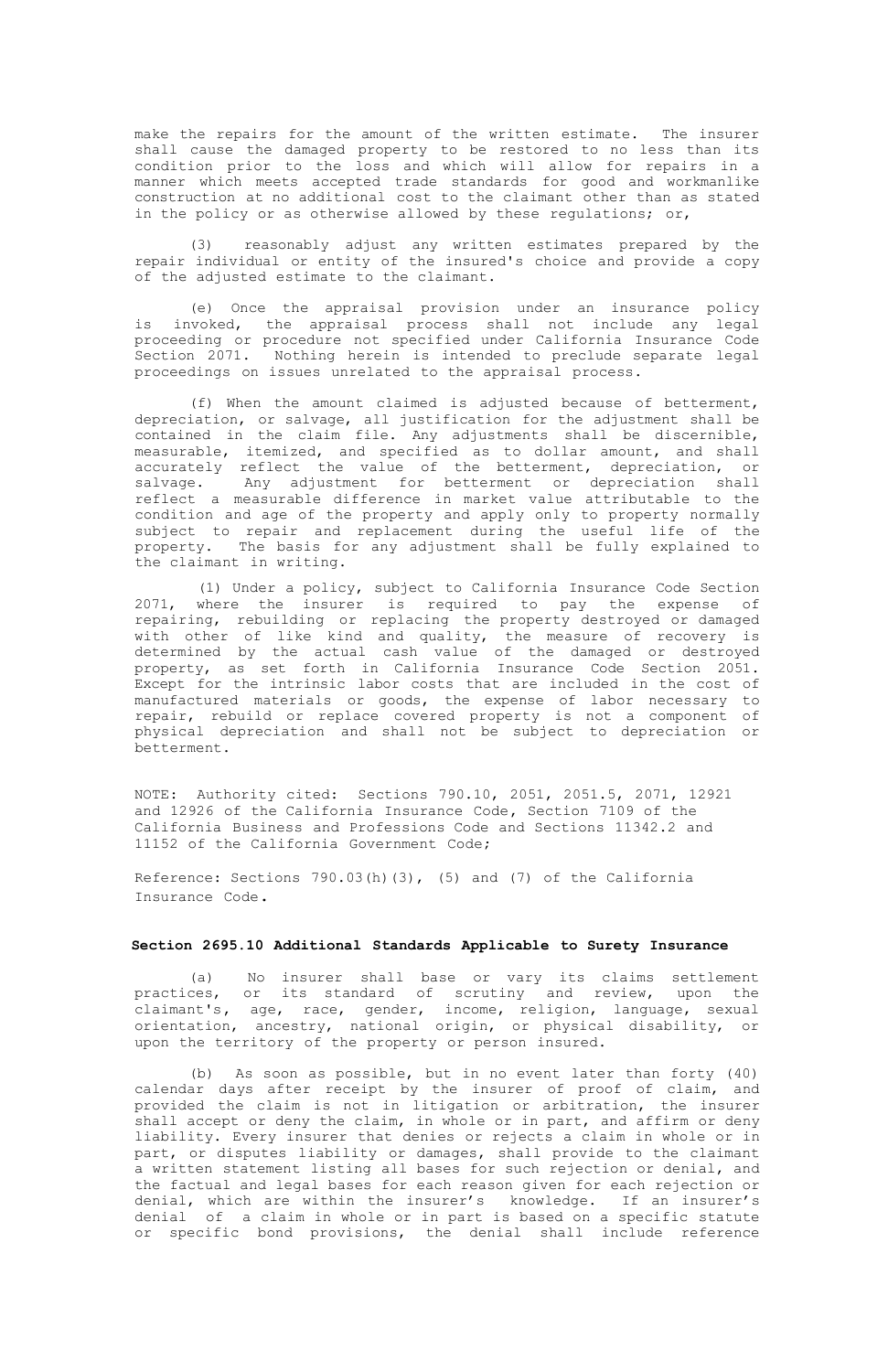thereto and provide an explanation of the application of the statute or bond provision to the claim. Written notification pursuant to this subsection shall also include a notification that the claimant may have the matter reviewed by the California Department of Insurance and shall provide the address and telephone number of the unit of the Department which reviews complaints regarding claims practices.

(1) A principal's absence, non-cooperation, or failure to meet the bonded obligation shall not excuse unreasonable delay by the insurer in determining whether a claim should be accepted or denied.

(2) While an insurer may consider all information provided by a principal**,** absent reasonable factual and/or legal bases for denying a claim, no insurer shall deny a claim based solely upon a principal's protest of a claim or denial of liability for a claim.

(c) In the event an insurer requires more time than is allotted in subsection 2695.10(b) to determine whether a claim should be accepted and/or denied, in whole or in part, the insurer shall provide the claimant with written notice of the need for such additional time within the time specified in subsection  $2695.10(b)$ . Such written notice shall specify the reasons for the need for such additional time, including specify the reasons for the need for such additional time, including<br>specification of any additional information the insurer requires in<br>order to make such determination. The insurer shall provide the<br>claimant with written extraordinary circumstances are present which materially affect the insurer's ability to comply, such written notice shall be provided within 30 calendar days of the date of the initial notification, and every 30 calendar days thereafter until such determination is made or notice of legal action is received. If the determination cannot be made until some event, process, or third party determination is made, then the insurer shall comply with this requirement by advising the claimant of the situation and provide an estimate as to when the determination can be made.

(d) No insurer shall fail to pursue diligently an investigation of a claim, or persist in seeking information not reasonably required for or material to resolution of a claim dispute.

No insurer shall deny a claim upon information obtained in a telephone conversation or personal interview with any source unless the telephone conversation or personal interview is documented in the claim file pursuant to the provisions of section 2695.3.

(f) Where the claim is to be settled by payment, and where neither the claim nor the amount is in dispute, such payment shall be tendered (1) within 15 calendar days following affirmation of liability where the insurer does not require the claimant to execute a release, or (2) within 15 calendar days following the insurer's receipt of a release properly executed by the claimant, where such release is required by the insurer. Such release shall be provided to the claimant within ten (10) calendar days following affirmation of liability. Where multiple claimants are involved, payment shall be made pursuant to this subsection, provided such payment shall not increase the insurer's liability, or impair the rights of other claimants under the bond.

(g) Except where a claim has been settled by payment, every insurer shall provide written notice of any statute of limitations or other time period requirement upon which the insurer may rely to deny a claim. Such notice shall be given to the claimant no less than sixty (60) days prior to the expiration date. If notice of claim is first received by the insurer within sixty (60) days of the expiration date and such date is known to the insurer, then notice of the expiration date must be given to the claimant immediately. This subsection shall not apply to a claimant represented by counsel on the claim matter or to a claim already time barred when first received by the insurer.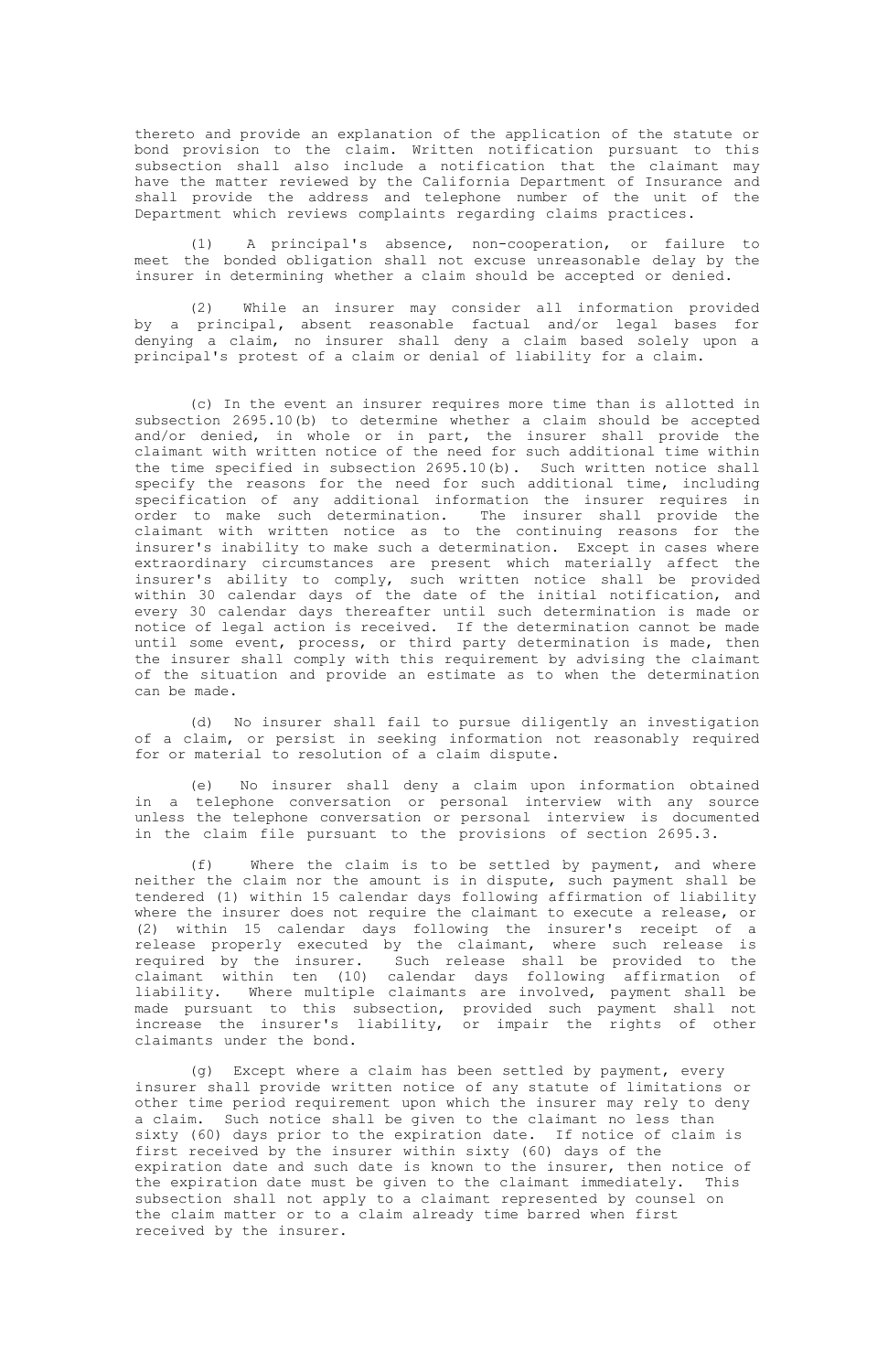(h) No insurer shall attempt to settle a claim by making a<br>settlement offer that is unreasonably low. The Commissioner shall<br>consider any admissible evidence offered regarding the following<br>factors in determining whether o unreasonably low:

(1) the extent to which the insurer considered evidence submitted by the claimant to support the value of the claim;

(2) the extent to which the insurer considered legal authority or evidence made known to it or reasonably available;

(3) the procedures used by the insurer in determining the dollar amount of damages;

(4) any other credible evidence presented to the Commissioner that demonstrates that the final amount offered by the insurer in settlement of a claim is below the amount that a reasonable person with knowledge of the facts and circumstances would have offered in settlement of the claim.

NOTE: Authority cited: Sections 790.10, 12921, 12921.1 and 12926 of the California Insurance Code.

Reference: Sections 790.03(h)(3), (4) and (15), 12921.3 of the California Insurance Code, and California Civil Code Section 2807.

### **Section 2695.11. Additional Standards Applicable to Life and Disability Insurance Claims**

(a) No insurer shall seek reimbursement of an overpayment or withhold any portion of any benefit payable as a result of a claim on the basis that the sum withheld or reimbursement sought is an adjustment or correction for an overpayment made under the same policy unless:

(1) the insurer's files contain clear, documented evidence of an overpayment and written authorization from the insured or assignee, if applicable, permitting such the reimbursement or withholding procedure, or

(2) the insurer's files contain clear, documented evidence pursuant to section 2695.3 of all of the following:

(A) The overpayment was erroneous under the provisions of the policy.

(B) The error which resulted in the payment is not a mistake of the law.

(C) The insurer notifies the insured within six (6) months of the date of the error, except that in instances of error prompted by representations or nondisclosure of claimants or third parties, the insurer notifies the insured within fifteen (15) calendar days after the date of discovery of such error. For the purpose of this subsection, the date of the error shall be the day on which the draft for benefits is issued.

(D) Such notice states clearly the cause of the error and states the amount of the overpayment.

(E) The procedure set forth above in (a)(2)(A) through (D) above may not be used if the overpayment is the subject of a reasonable dispute as to facts.

(b) With each claim payment, the insurer shall provide to the claimant and assignee, if any, an explanation of benefits which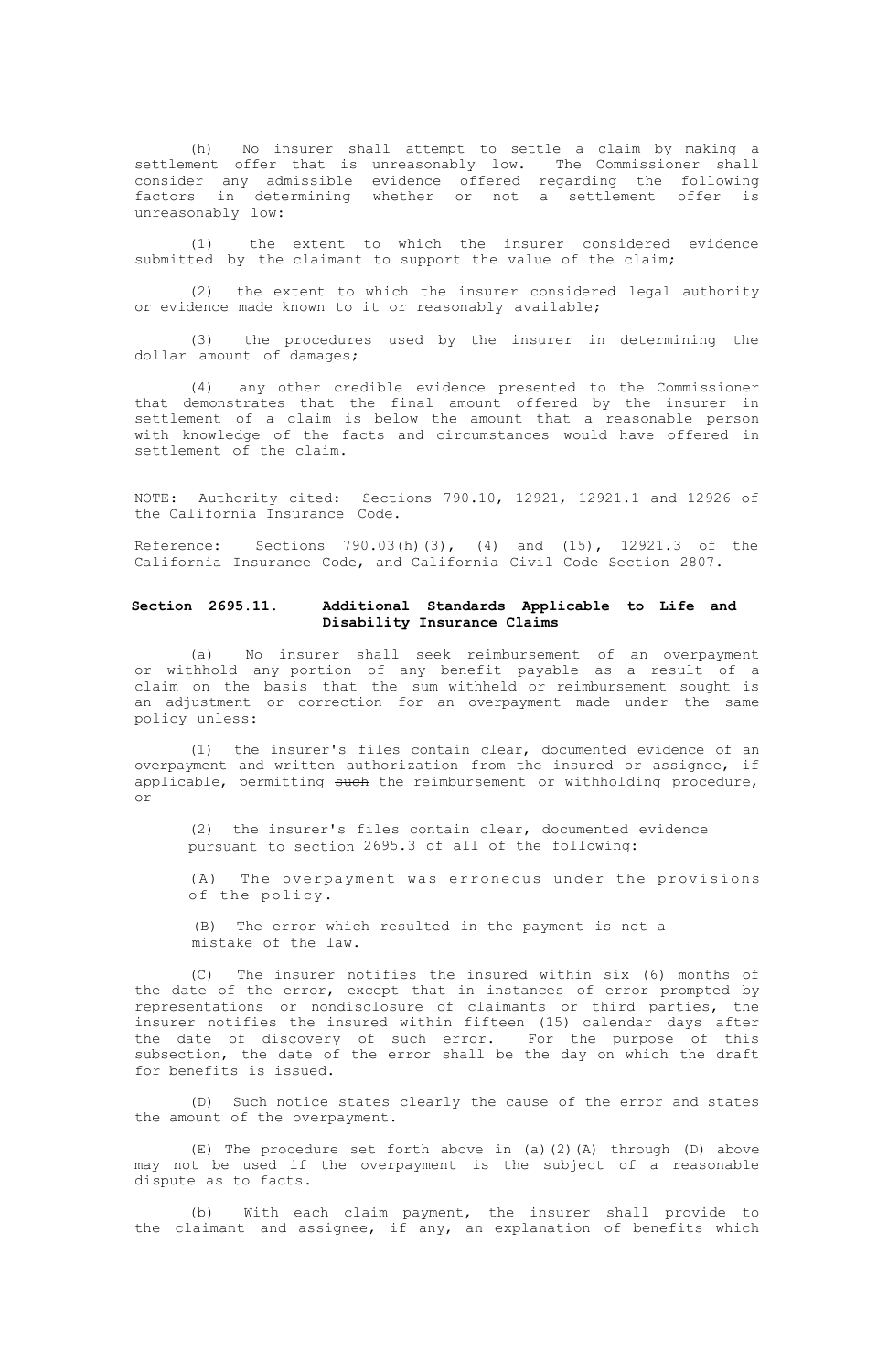shall include, if applicable, the name of the provider or services covered, dates of service, and a clear explanation of the computation of benefits.

(c) An insurer may not impose a penalty upon any insured for noncompliance with insurer requirements for precertification of benefits unless such penalties are specifically and clearly set forth in writing in the policy or certificate of insurance.

(d) An insurer that contests a claim under California Insurance Code Section 10123.13 shall subsequently affirm or deny the claim within thirty (30) calendar days from the original notification. In the event an insurer requires additional time to affirm or deny the claim, it shall notify the claimant and assignee in writing. This written notice shall specify any additional information the insurer requires in order to make a determination and shall state any continuing reasons for the insurer's inability to make a determination. This notice shall be given within thirty (30) calendar days of the notice (required under Insurance Code Section 10123.13) that the claim is being contested and every thirty (30) calendar days thereafter until a determination is made or legal action is served. If the determination cannot be made until some future event occurs, the insurer shall comply with this continuing notice requirement by advising the claimant and assignee of the situation and providing an estimate as to when the determination can be made.

(e) When a policy requires preauthorization of non-emergency medical services, the preauthorization must be given immediately but in no event more than five (5) calendar days after the request for preauthorization. The preauthorization shall be communicated or confirmed in writing to the insured and the medical service provider, and shall explain the scope of the preauthorization and whether the preauthorization is or is not a guarantee of acceptance of the claim. In the event the preauthorization is denied, the reason(s) for the denial shall be communicated in writing to the insured and the medical service provider.

(f) No preauthorization shall be required by an insurer for emergency medical services.

(g) An insurer shall reimburse the insured or medical service provider for reasonable expenses incurred in copying medical records requested by the insurer.

NOTE: Authority cited: Sections 790.10, 12921 and 12926 of the California Insurance Code and Sections 11342.2 and 11152 of the California Government Code.

Reference: Section  $790.03(h)(1)$ ,  $(2)$ ,  $(3)$ ,  $(5)$  and  $(13)$  and Section 10123.13 of the California Insurance Code.

#### **Section 2695.12. Penalties**

(a) In determining whether to assess penalties and, if so, the appropriate amount to be assessed, the Commissioner shall consider admissible evidence on the following:

(1) the existence of extraordinary circumstances;

(2) whether the licensee has a good faith and reasonable basis to believe that the claim or claims are fraudulent or otherwise in violation of applicable law and the licensee has complied with the provisions of Section 1872.4 of the California Insurance Code;

(3) the complexity of the claims involved;

(4) gross exaggeration of the value of the property or severity of the injury, or amount of damages incurred;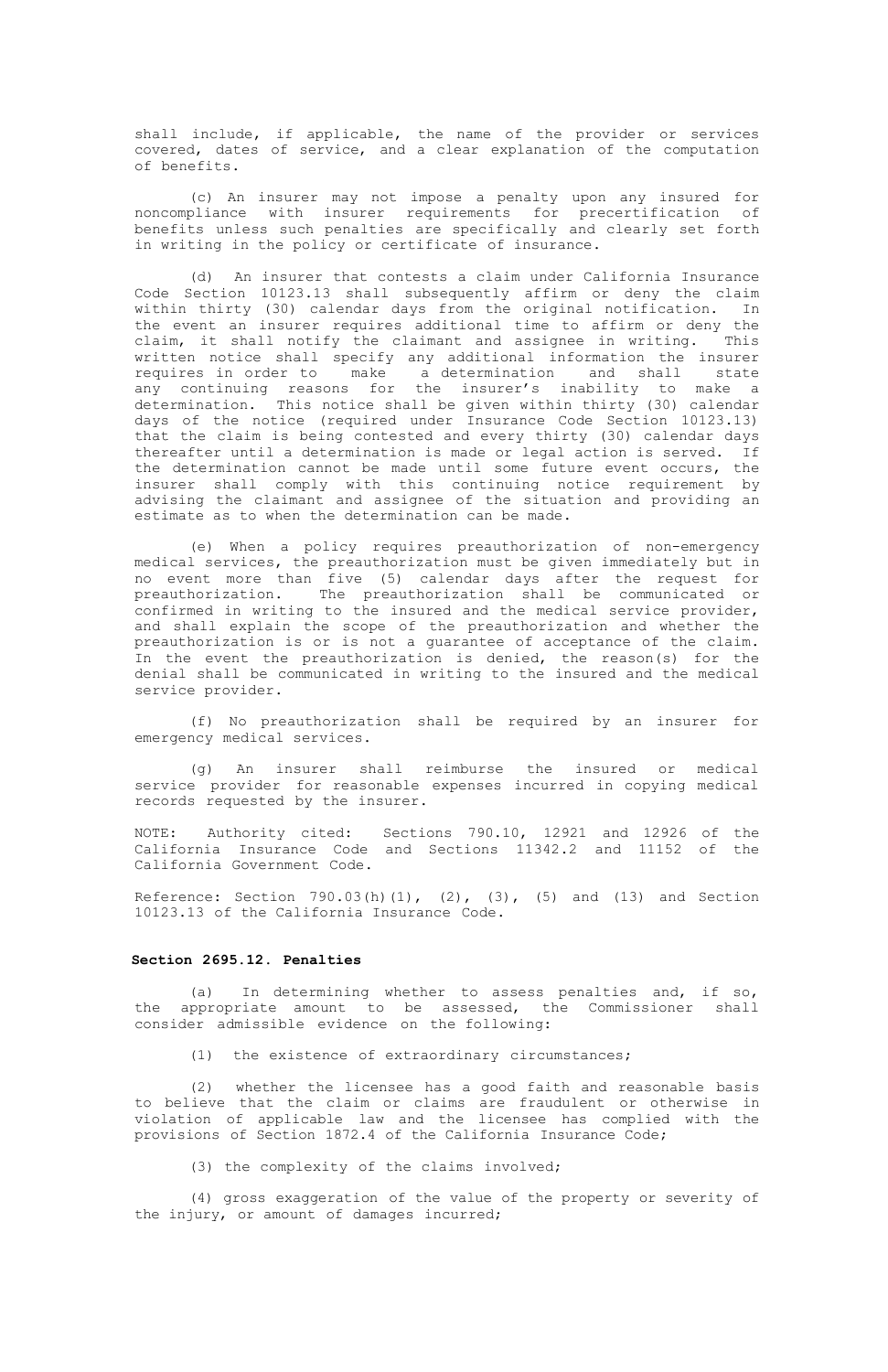(5) substantial mischaracterization of the circumstances surrounding the loss or the alleged default of the principal;

(6) secreting of property which has been claimed as lost or destroyed.

(7) the relative number of claims where the noncomplying act(s) are found to exist, the total number of claims handled by the licensee and the total number of claims reviewed by the Department during the relevant time period;

(8) whether the licensee has taken remedial measures with respect to the noncomplying act(s);

(9) the existence or nonexistence of previous violations

by the licensee; (10) the degree of harm occasioned by the

noncompliance;

(11) whether, under the totality of circumstances, the licensee made a good faith attempt to comply with the provisions of this subchapter;

(12) the frequency of occurrence and/or severity of the detriment to the public caused by the violation of a particular subsection of this subchapter;

(13) whether the licensee's management was aware of facts that apprised or should have apprised the licensee of the act(s) and the licensee failed to take any remedial measures; and

(14) the licensee's reasonable mistakes or opinions as to valuation of property, losses or damages.

(b) This section shall not bar, obstruct or restrict any right to administrative due process an insurer may be afforded under California Insurance Code Sections 790.05, 790.06, and 790.07.

NOTE: Authority cited: Sections 790.035, 790.07, 790.08, 790.09, 790.10, 1872.4, 12340 - 12417, inclusive, 12921, 1065, 704, 780-784, 1011, 11690, 12926 and 12928.6 of the California Insurance Code and Sections 11342.2 and 11152 of the California Government Code.

Reference: Section 790.03(h), 790.035 (a), 790.04, 790.05, 790.06, 790.08, 790.10 of the California Insurance Code.

#### **Section 2695.13. Severability**

If any provision or clause of this rule or the application thereof to any person or situation is held invalid, such invalidity<br>shall not affect any other provision or application of this rule which<br>can be given effect without the invalid provision or application, and to this end the provisions of this rule are declared to be severable.

NOTE: Authority cited: Sections 790.10, 12340 - 12417, inclusive, 12921 and 12926 of the California Insurance Code and Sections 11342.2 and 11152 of the California Government Code.

Reference: Section 790.03(h) of the California Insurance Code.

#### **2695.14 Compliance Date**

(a) Any amendments to these regulations shall be complied with within ninety (90) calendar days after they are filed with the Secretary of State.

(b) Prior to the compliance date of these regulations, licensees shall, pursuant to Section 2695.6, adopt and communicate to their claims agents standards for the prompt investigation and processing